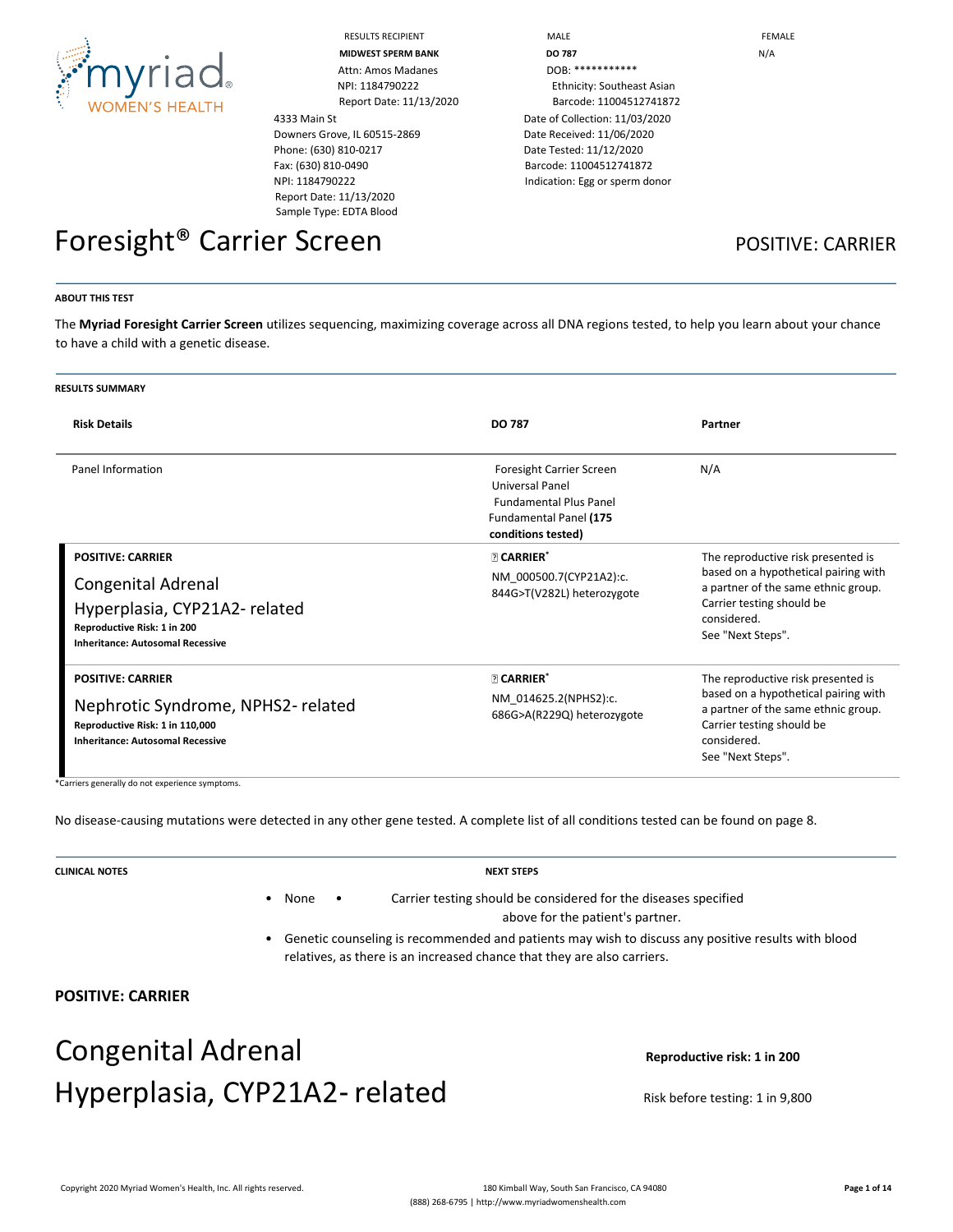

RESULTS RECIPIENT **MALE** MALE **MALE EXAMPLE MIDWEST SPERM BANK DO 787** N/A NPI: 1184790222 Ethnicity: Southeast Asian Report Date: 11/13/2020 Barcode: 11004512741872

**Gene:** CYP21A2 | **Inheritance Pattern:** Autosomal Recessive

| Patient                | <b>DO 787</b>                                                                                                                                                                                                                                             | No partner tested |
|------------------------|-----------------------------------------------------------------------------------------------------------------------------------------------------------------------------------------------------------------------------------------------------------|-------------------|
| Result                 | <b>2 Carrier</b>                                                                                                                                                                                                                                          | N/A               |
| Variant(s)             | NM 000500.7(CYP21A2):c.844G>T(V282L) heterozygote                                                                                                                                                                                                         | N/A               |
| Methodology            | Analysis of homologous regions                                                                                                                                                                                                                            | N/A               |
| Interpretation         | This individual is a carrier of congenital adrenal hyperplasia,<br>CYP21A2-related. Carriers generally do not experience symptoms.<br>NM 000500.7(CYP21A2):c.844G>T(V282L) is a non-classic congenital<br>adrenal hyperplasia, CYP21A2- related mutation. | N/A               |
| <b>Detection rate</b>  | 88%                                                                                                                                                                                                                                                       | N/A               |
| <b>Variants tested</b> | CYP21A2 deletion, CYP21A2 duplication, CYP21A2 triplication, G111Vfs*21,<br>I173N, L308Ffs*6, P31L, Q319*, Q319*+CYP21A2dup, R357W, V282L,<br>[I237N;V238E;M240K], c.293-13C>G.                                                                           | N/A               |

#### What Is Congenital Adrenal Hyperplasia, CYP21A2-Related?

Congenital adrenal hyperplasia (CAH) refers to a group of genetic disorders that affect the body's adrenal glands. The adrenal glands regulate essential functions in the body, including the production of several important hormones. CAH occurs when the adrenal glands are unable to produce these hormones properly, resulting in a hormone imbalance. CAH, CYP21A2-related is caused by mutations in theCYP21A2gene. TheCYP21A2gene produces the 21-hydroxylase enzyme. Another name for this disorder is 21-hydroxylase-deficient CAH (21-OHD CAH).

When the 21-hydroxylase enzyme is missing or present at low levels, the adrenal glands are unable to produce two critical hormones, cortisol and aldosterone. The body responds to this deficiency by producing an excess of male sex hormones, called androgens. Collectively, the excess androgen production and hormone deficiencies can lead to a variety of medical problems, which vary in severity depending on the form of CAH. CAH associated withCYP21A2(21-OHD CAH) has two major forms: classic and non-classic.

#### **CLASSIC FORM**

The most severe form referred to as classic 21-OHD CAH, can be further divided into two different subtypes: salt wasting and simple virilizing (nonsalt wasting) types. The classic salt-wasting type is associated with near-to-complete deficiency of the 21-hydroxylase enzyme, resulting in the complete inability to produce the hormones cortisol and aldosterone. In this type, the body cannot retain enough sodium (salt) and when too much salt is lost in the urine, it may lead to dehydration, vomiting, diarrhea, poor growth, heartrhythm abnormalities (arrhythmias), and shock (salt wasting). If not properly treated, salt wasting can lead to death in some cases.

Additionally, female newborns often have external genitals that do not clearly appear either male or female (ambiguous genitalia), whereas male newborns may present with enlarged genitals. Signs of early puberty and the exaggerated development of male characteristics (virilization) occur in both males and females with CAH. These symptoms may include: rapid growth and development in early childhood, but shorter-than-average height in adulthood, abnormal menstruation cycles for females, excess facial hair for females, early facial-hair growth for males, severe acne, and infertility in both men and women. Male characteristics such as muscle bulk and a deep voice can occur in females and in boys (masculinization).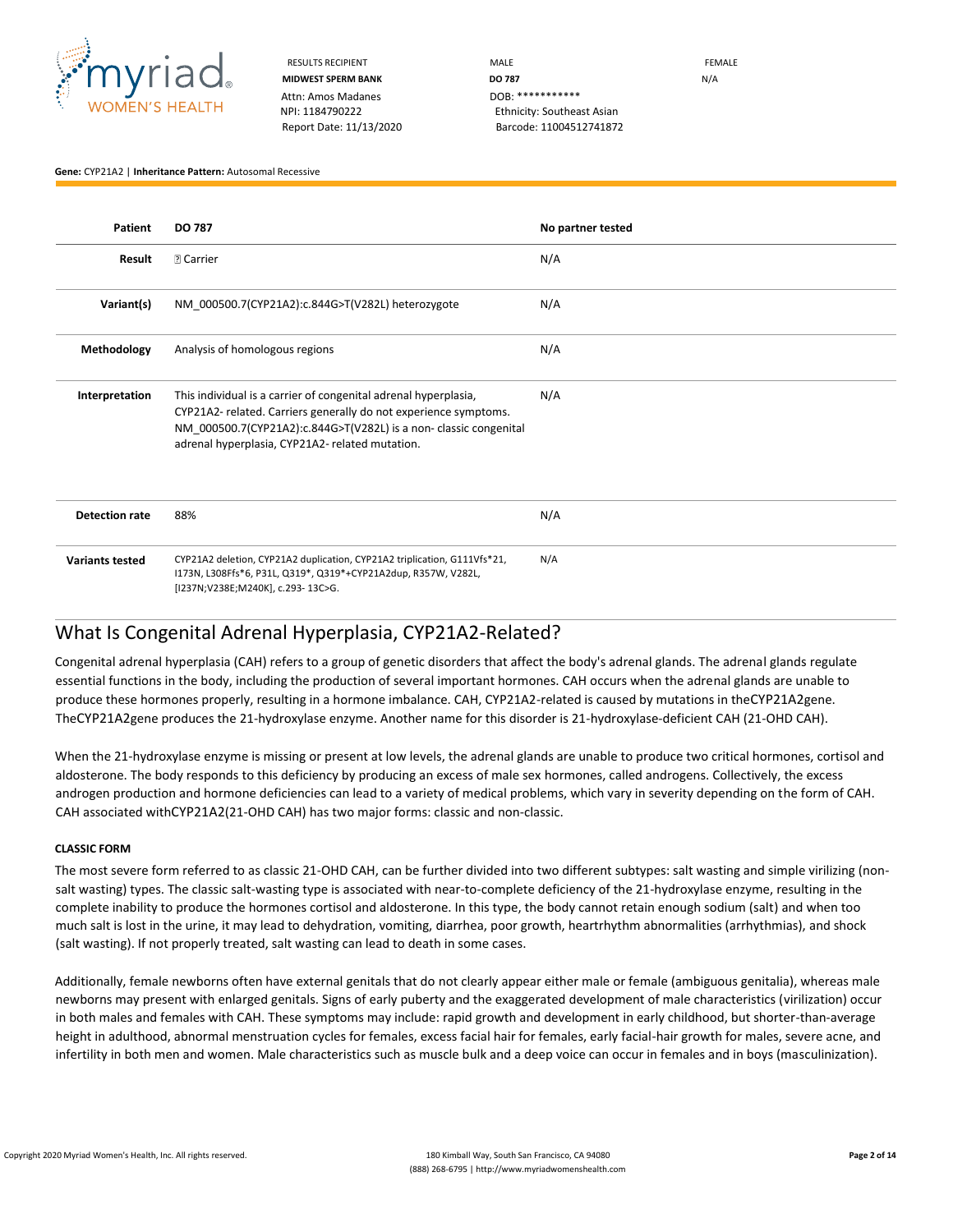

Attn: Amos Madanes **DOB:** \*\*\*\*\*\*\*\*\*\*\*\* NPI: 1184790222 Ethnicity: Southeast Asian

RESULTS RECIPIENT **MALE** MALE **MALE EXAMPLE MIDWEST SPERM BANK DO 787** N/A Report Date: 11/13/2020 Barcode: 11004512741872

The simple virilizing type of CAH is associated with partial 21-hydroxylase deficiency. Unlike the salt-wasting type, individuals with this condition typically do not experience severe and life-threatening sodium-deficiency symptoms as newborns. However, the majority of female newborns with this type will have ambiguous genitalia, and both male and female children may show signs of early puberty.

#### **NON-CLASSIC FORM**

The non-classic type (late-onset type) is the the least-severe form of 21-OHD CAH and is caused by a mild deficiency of the 21-hydroxylase enzyme. Individuals with this type may start experiencing symptoms related to excess androgen production in childhood, adolescence, or adulthood. Both males and females may exhibit rapid growth in childhood, shorter-than-average stature in adulthood, virilization, and infertility. Additionally, girls may experience symptoms of masculinization and abnormal menstruation. However, some individuals with non-classic CAH may never know they are affected because the symptoms are so mild.

#### How Common Is Congenital Adrenal Hyperplasia, CYP21A2-Related?

The incidence of 21-OHD CAH varies by type and ethnicity. The incidence for the classic form is approximately 1 in 15,000 births worldwide. The prevalence of the classic form varies from 1 in 300 for Yupik Eskimos in Alaska to 1 in 21,000 in Japanese. The nonclassic form of 21-OHD CAH is much more common, with an incidence of approximately 1 in 1000 births. The prevalence of the nonclassic form is much higher in some ethnicities, namely in the Ashkenazi Jewish (1 in 27), Hispanic (1 in 40), Slavic (1 in 50), and Italian (1 in 300) ethnicities. Mutations inCYP21A2account for about 90% of CAH cases.

### How Is Congenital Adrenal Hyperplasia, CYP21A2-Related Treated?

Currently, there is no cure for CAH. However, treatments are available to address some of the associated symptoms. Patients benefit from taking hormone-replacement medications, which work to increase levels of deficient hormones and suppress the overproduction of male hormones. Most individuals with classic CAH will need to take hormone medications for the rest of their lives. Those with the less-severe forms of CAH are sometimes able to stop taking these medications in adulthood and are typically treated with lower doses. Some individuals with non-classic CAH do not require any treatment. A multidisciplinary team of physicians, including an endocrinologist, will need to monitor the medication dosage, medication side effects, growth, and sexual development of patients who continue to receive treatment.

Newborn females with ambiguous genitalia may need surgery to correct the function and appearance of the external genitalia. Surgery, if needed, is most often performed during infancy, but can be performed later in life. Treatments provided during pregnancy may reduce the degree of virilization in female fetuses. However, because the long-term safety of prenatal treatment is unknown, these therapies are considered experimental and are not recommended by professional guidelines.

### What Is the Prognosis for an Individual with Congenital Adrenal Hyperplasia, CYP21A2-Related?

With early diagnosis and proper medication management, most individuals with 21-OHD CAH will have a normal life expectancy. Early death can occur during periods of significant sodium loss (salt crises) if medication dosage is not adequately adjusted, especially during times of illness or trauma. Problems with growth and development, ambiguous genitalia, and virilization are monitored by physicians on an ongoing basis. Females with 21-OHD CAH can become pregnant, but fertility is reduced.

#### **POSITIVE: CARRIER**

## Nephrotic Syndrome, NPHS2‑ related **Reproductive risk: 1 in 110,000**

Risk before testing: 1 in 310,000 **Gene:** NPHS2 | **Inheritance Pattern:** Autosomal Recessive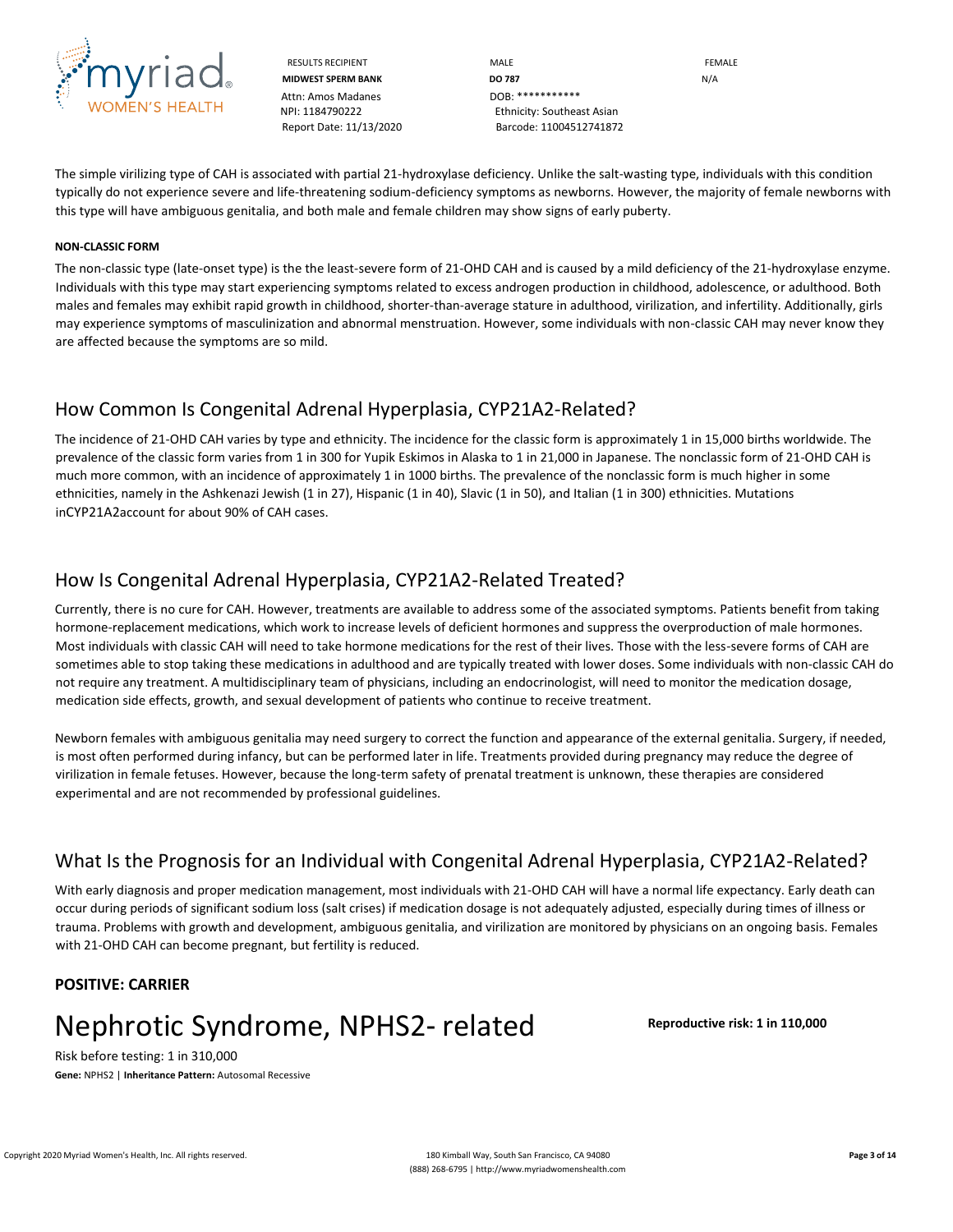

RESULTS RECIPIENT **MALE** MALE **MALE EXAMPLE MIDWEST SPERM BANK DO 787** N/A NPI: 1184790222 Ethnicity: Southeast Asian Report Date: 11/13/2020 Barcode: 11004512741872

| Patient               | <b>DO 787</b>                                                                                                                                                                                                       | No partner tested |
|-----------------------|---------------------------------------------------------------------------------------------------------------------------------------------------------------------------------------------------------------------|-------------------|
| Result                | <b>D</b> Carrier                                                                                                                                                                                                    | N/A               |
| Variant(s)            | NM 014625.2(NPHS2):c.686G>A(R229Q) heterozygote                                                                                                                                                                     | N/A               |
| Methodology           | Sequencing with copy number analysis (v3.1)                                                                                                                                                                         | N/A               |
| Interpretation        | This individual is a carrier of nephrotic syndrome, NPHS2-related.<br>Carriers generally do not experience symptoms. The pathogenicity of<br>R229Q is dependent on the variant observed on the other<br>chromosome. | N/A               |
| <b>Detection rate</b> | >99%                                                                                                                                                                                                                | N/A               |
| <b>Exons tested</b>   | NM_014625:1-8.                                                                                                                                                                                                      | N/A               |

### What Is Nephrotic Syndrome, NPHS2-Related?

Nephrotic syndrome, NPHS2-related is an inherited condition that causes issues with kidney function often leading to kidney failure. Mutations in theNPHS2gene cause a form of nephrotic syndrome that is unresponsive to steroid treatment known as steroid-resistant nephrotic syndrome (SRNS). Symptoms of the condition typically begin between 4 and 12 months of age, but in some cases occur later in childhood.

Symptoms of the condition include an excess of protein in the urine (proteinuria), low levels of protein in the blood, kidney failure, and swelling of the body (edema). The swelling can also cause weight gain and high blood pressure. Individuals with nephrotic syndrome are prone to infection due to their inability to retain sufficient amounts of serum antibodies. They are also prone to develop harmful blood clots. Kidney failure typically occurs before the age of 20, and kidney transplantation may allow for a more normal lifespan.

### How Common Is Nephrotic Syndrome, NPHS2-Related?

The incidence of all childhood nephrotic syndrome is 2 to 16 per 100,000 individuals worldwide of which 10-20% have SRNS. Approximately 10% of individuals with SRNS carry mutations in theNPHS2gene.

### How Is Nephrotic Syndrome, NPHS2-Related Treated?

The goal of treatment is to minimize damage to the kidneys. Medication to control blood pressure and high cholesterol may be prescribed. Often children with nephrotic syndrome with protein loss require antibiotics to control for infection. A physician may recommend infusions of protein for children with SRNS to help replace what is lost in the urine. Diuretic drugs may help eliminate excess water and thus reduce swelling while blood thinners may be required to aid in blood clotting. Typically, kidney failure will occur, and a kidney transplant will be required though symptoms of the disease can recur after transplant.

## What Is the Prognosis for Nephrotic Syndrome, NPHS2-Related?

The prognosis for an individual with nephrotic syndrome, NPHS2-related varies, but with transplantation and careful medical management, affected children can live into adulthood.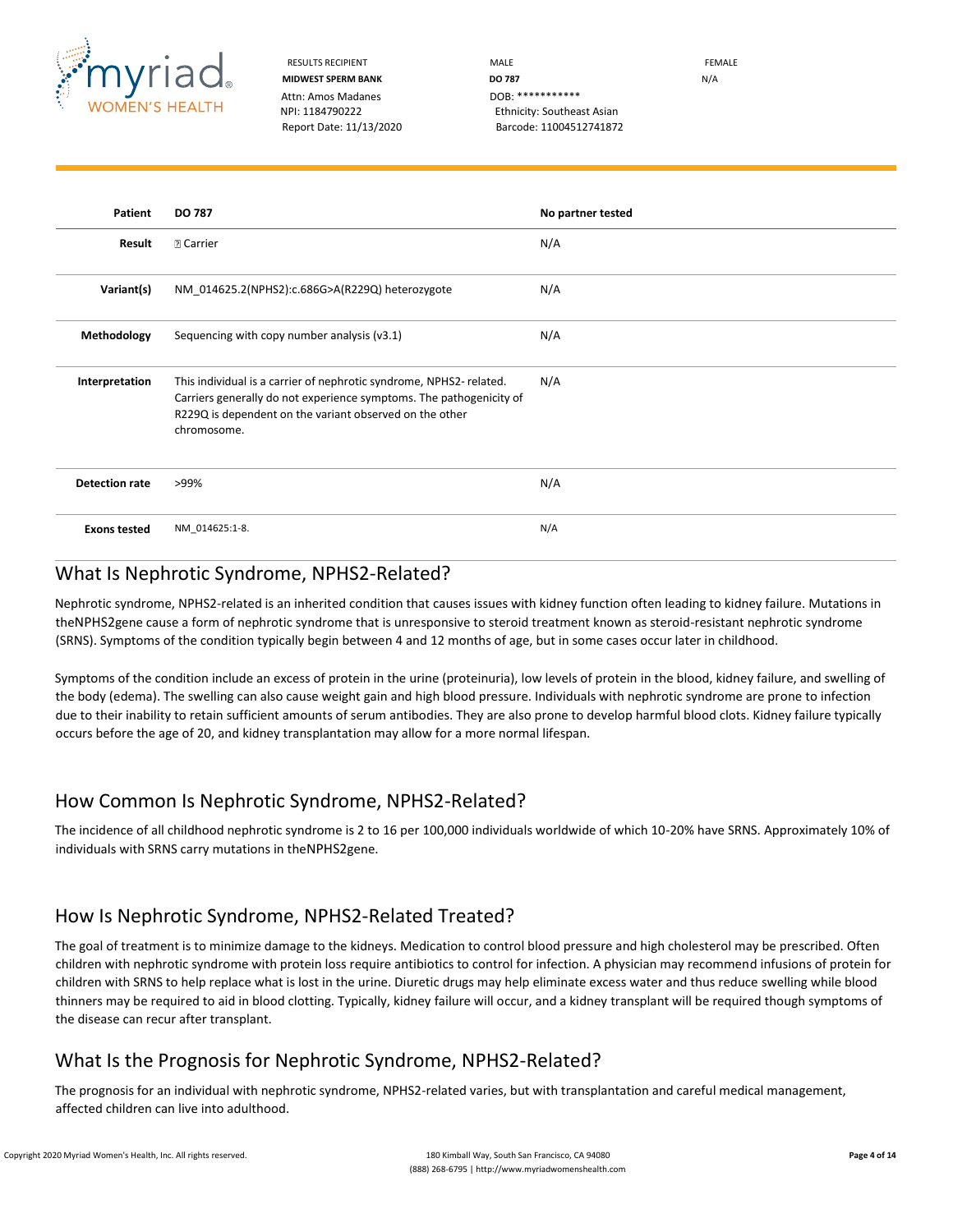

RESULTS RECIPIENT **MALE MALE EXAMPLE MIDWEST SPERM BANK DO 787 DO 787 N/A** NPI: 1184790222 Ethnicity: Southeast Asian Report Date: 11/13/2020 Barcode: 11004512741872

## Methods and Limitations

**DO 787 [Foresight Carrier Screen]**: Sequencing with copy number analysis, spinal muscular atrophy, and analysis of homologous regions (DTS v3.1).

### Sequencing with copy number analysis

High-throughput sequencing and read depth-based copy number analysis are used to analyze the listed exons, as well as selected intergenic and intronic regions, of the genes in the Conditions Tested section of the report. The region of interest (ROI) of the test comprises these regions, in addition to the 20 intronic bases flanking each exon. In a minority of cases where genomic features (e.g., long homopolymers) compromise calling fidelity, the affected intronic bases are not included in the ROI. The ROI is sequenced to high coverage and the sequences are compared to standards and references of normal variation (Genome Reference Consortium Human Build 37

(GRCh37)/hg19). More than 99% of all bases in the ROI are sequenced at greater than the minimum read depth. Mutations may not be detected in areas of lower sequence coverage. Small insertions and deletions may not be as accurately determined as single nucleotide variants. Genes that have closely related pseudogenes may be addressed by a different method.CFTRandDMDtesting includes analysis for both large (exon-level) deletions and duplications with an average sensitivity of 99%, while other genes are only analyzed for large deletions with a sensitivity of >75%. However, the sensitivity may be higher for selected founder deletions. The breakpoints of copy number variants and exons affected are estimated from probe positions. Only exons known to be included in the copy number variant are provided in the name. In some cases, the copy number variant may be larger or smaller than indicated. IfGJB2is tested, large upstream deletions involving the genesGJB6and/orCRYL1that affect the expression ofGJB2are also analyzed. Mosaicism or somatic variants present at low levels may not be detected. If detected, these may not be reported.

Detection rates are determined by using literature to estimate the fraction of disease alleles, weighted by frequency, that the methodology is unable to detect. Detection rates only account for analytical sensitivity and certain variants that have been previously described in the literature may not be reported if there is insufficient evidence for pathogenicity. Detection rates do not account for the disease-specific rates of de novo mutations.

All variants that are a recognized cause of the disease will be reported. In addition, variants that have not previously been established as a recognized cause of disease may be identified. In these cases, only variants classified as "likely" pathogenic are reported. Likely pathogenic variants are described elsewhere in the report as "likely to have a negative impact on gene function". Likely pathogenic variants are evaluated and classified by assessing the nature of the variant and reviewing reports of allele frequencies in cases and controls, functional studies, variant annotation and effect prediction, and segregation studies. Exon level duplications are assumed to be in tandem and are classified according to their predicted effect on the reading frame. Benign variants, variants of uncertain significance, and variants not directly associated with the intended disease phenotype are not reported. Curation summaries of reported variants are available upon request.

### Spinal muscular atrophy

Targeted copy number analysis is used to determine the copy number of exon 7 of the SMN1gene relative to other genes. Other mutations may interfere with this analysis. Some individuals with two copies ofSMN1are carriers with twoSMN1genes on one chromosome and aSMN1deletion on the other chromosome. This is more likely in individuals who have 2 copies of theSMN1gene and are positive for the g.27134T>G SNP, which affects the reported residual risk; Ashkenazi Jewish or Asian patients with this genotype have a high post-test likelihood of being carriers for SMA and are reported as carriers. The g.27134T>G SNP is only reported in individuals who have 2 copies ofSMN1.

## Analysis of homologous regions

A combination of high-throughput sequencing, read depth-based copy number analysis, and targeted genotyping is used to determine the number of functional gene copies and/or the presence of selected loss of function mutations in certain genes that have homology to other regions. The precise breakpoints of large deletions in these genes cannot be determined, but are estimated from copy number analysis. High numbers of pseudogene copies may interfere with this analysis.

IfCYP21A2is tested, patients who have one or more additional copies of theCYP21A2gene and a loss of function mutation may not actually be a carrier of 21-hydroxylasedeficient congenital adrenal hyperplasia (CAH). Because the true incidence of non-classic CAH is unknown, the residual carrier and reproductive risk numbers on the report are only based on published incidences for classic CAH. However, the published prevalence of non-classic CAH is highest in individuals of Ashkenazi Jewish, Hispanic, Italian, and Yugoslav descent. Therefore, the residual and reproductive risks are likely an underestimate of overall chances for 21-hydroxylase-deficient CAH, especially in the aforementioned populations, as they do not account for non-classic CAH. IfHBA1/HBA2are tested, some individuals with four alpha globin genes may be carriers, with three genes on one chromosome and a deletion on the other chromosome. This and similar, but rare, carrier states, where complementary changes exist in both the gene and a pseudogene, may not be detected by the assay.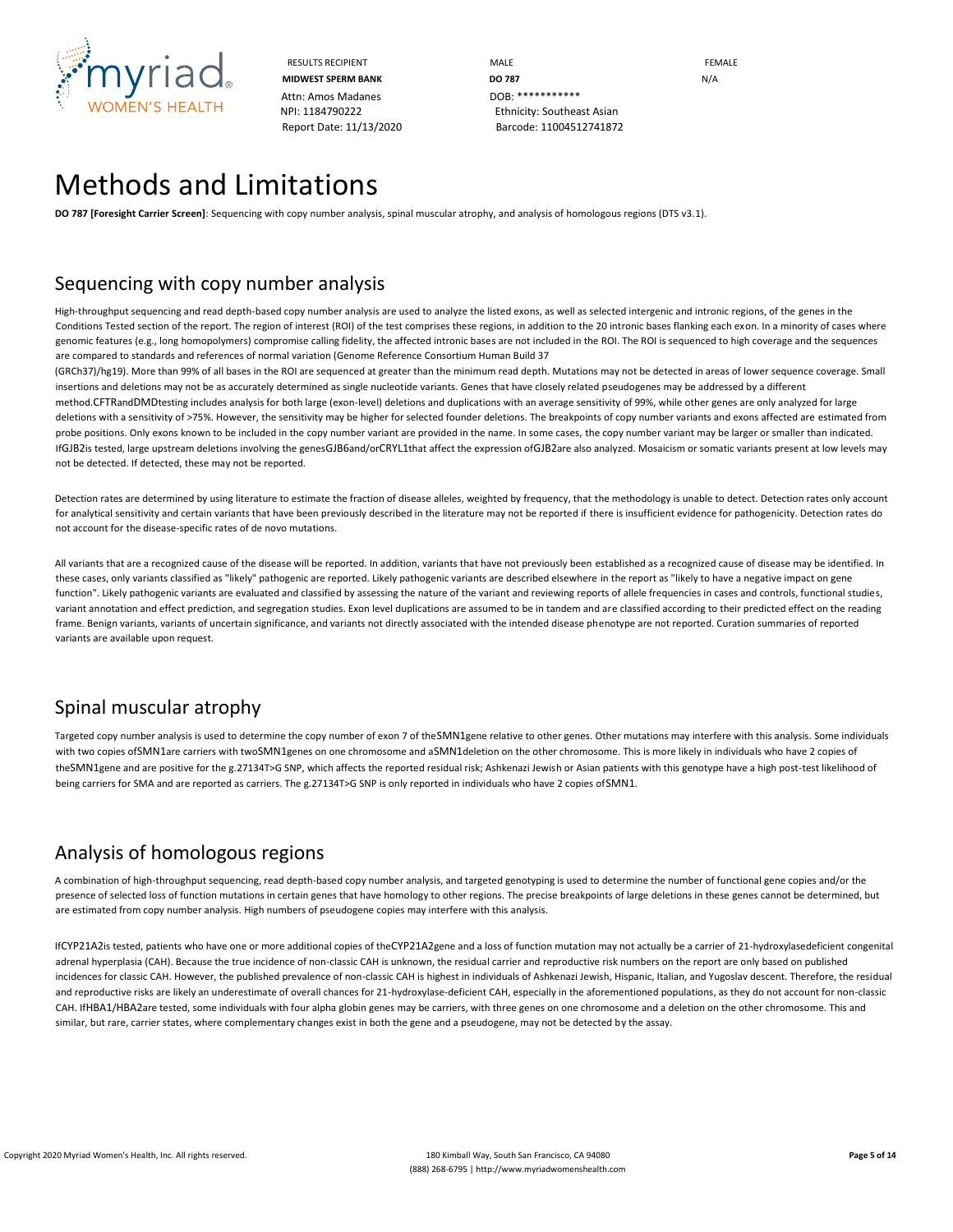

RESULTS RECIPIENT **MALE** MALE **MALE** FEMALE **MIDWEST SPERM BANK DO 787** N/A NPI: 1184790222 Ethnicity: Southeast Asian Report Date: 11/13/2020 Barcode: 11004512741872

In an unknown number of cases, nearby genetic variants may interfere with mutation detection. Other possible sources of diagnostic error include sample mix-up, trace contamination, bone marrow transplantation, blood transfusions and technical errors. This test is designed to detect and report germline alterations. While somatic variants present at low levels may be detected, these may not be reported. If more than one variant is detected in a gene, additional studies may be necessary to determine if those variants lie on the same chromosome or different chromosomes. This test is not designed to detect sex chromosome copy number variations. If present, sex chromosome abnormalities may significantly reduce test sensitivity for X-linked conditions. Residual and reproductive risks provided assume a normal karyotype. Risks for individuals with abnormal karyotypes may be different. The test does not fully address all inherited forms of intellectual disability, birth defects and genetic disease. A family history of any of these conditions may warrant additional evaluation. Furthermore, not all mutations will be identified in the genes analyzed and additional testing may be beneficial for some patients. For example, individuals of African, Southeast Asian, and Mediterranean ancestry are at increased risk for being carriers for hemoglobinopathies, which can be identified by CBC and hemoglobin electrophoresis or HPLC (ACOG Practice Bulletin No. 78. Obstet.Gynecol. 2007;109:229-37).

This test was developed and its performance characteristics determined by Myriad Women's Health, Inc. It has not been cleared or approved by the US Food and Drug Administration (FDA). The FDA does not require this test to go through premarket review. This test is used for clinical purposes. It should not be regarded as investigational or for research. This laboratory is certified under the Clinical Laboratory Improvement Amendments of 1988 (CLIA) as qualified to perform high-complexity clinical testing. These results are adjunctive to the ordering physician's evaluation. CLIA Number: **#05D1102604**.

#### Resources

#### GENOME CONNECT | http://www.genomeconnect.org

Patients can share their reports via research registries such as Genome Connect, an online research registry working to build the knowledge base about genetics and health. Genome Connect provides patients, physicians, and researchers an opportunity to share genetic information to support the study of the impact of genetic variation on health conditions.

SENIOR LABORATORY DIRECTOR

Salk si

Jack Ji, PhD, FACMG

Report content approved by Lulu Mao, PhD, DABMGG on Nov 13, 2020

# Conditions Tested

**11-beta-hydroxylase-deficient Congenital Adrenal Hyperplasia** - **Gene:** CYP11B1. Autosomal Recessive. Sequencing with copy number analysis. **Exons:** NM\_000497:1-9. **Detection Rate:** Southeast Asian 94%. **6-pyruvoyl-tetrahydropterin Synthase Deficiency** - **Gene:** PTS. Autosomal Recessive.

Sequencing with copy number analysis. **Exons:** NM\_000317:1-6.

**Detection Rate:** Southeast Asian >99%.

**ABCC8-related Familial Hyperinsulinism** - **Gene:** ABCC8. Autosomal Recessive. Sequencing with copy number analysis. **Exons:** NM\_000352:1-39. **Detection Rate:** Southeast Asian >99%.

**Adenosine Deaminase Deficiency** - **Gene:** ADA. Autosomal Recessive. Sequencing with copy number analysis. **Exons:** NM\_000022:1-12. **Detection Rate:** Southeast Asian >99%. **Alpha Thalassemia, HBA1/HBA2-related** - **Genes:** HBA1, HBA2. Autosomal

Recessive. Analysis of homologous regions. **Variants (13):** -(alpha)20.5, --BRIT, -MEDI, -- MEDII, --SEA, --THAI or --FIL, -alpha3.7, -alpha4.2, HBA1+HBA2 deletion,

Hb Constant Spring, anti3.7, anti4.2, del HS-40. **Detection Rate:** Southeast Asian 90%. **Alpha-mannosidosis** - **Gene:** MAN2B1. Autosomal Recessive. Sequencing with copy number analysis. **Exons:** NM\_000528:1-23. **Detection Rate:** Southeast Asian >99%. **Alphasarcoglycanopathy** - **Gene:** SGCA. Autosomal Recessive. Sequencing with copy number

analysis. **Exons:** NM\_000023:1-9. **Detection Rate:** Southeast Asian >99%. **Alstrom Syndrome** - **Gene:** ALMS1. Autosomal Recessive. Sequencing with copy number analysis. **Exons:** NM\_015120:1-23. **Detection Rate:** Southeast Asian >99%.

**AMT-related Glycine Encephalopathy** - **Gene:** AMT. Autosomal Recessive.

Sequencing with copy number analysis. **Exons:** NM\_000481:1-9. **Detection Rate:** Southeast Asian >99%.

**Andermann Syndrome** - **Gene:** SLC12A6. Autosomal Recessive. Sequencing with copy number analysis. **Exons:** NM\_133647:1-25. **Detection Rate:** Southeast Asian >99%.

**Argininemia** - **Gene:** ARG1. Autosomal Recessive. Sequencing with copy number analysis. **Exons:** NM\_000045:1-8. **Detection Rate:** Southeast Asian 97%. **Argininosuccinic Aciduria** - **Gene:** ASL. Autosomal Recessive. Sequencing with copy number analysis. **Exons:** 

NM\_001024943:1-16. **Detection Rate:** Southeast Asian >99%.

**Aspartylglucosaminuria** - **Gene:** AGA. Autosomal Recessive. Sequencing with copy number analysis. **Exons:** NM\_000027:1-9. **Detection Rate:** Southeast Asian >99%. **Ataxia with Vitamin E Deficiency** - **Gene:** TTPA. Autosomal Recessive. Sequencing with copy number analysis. **Exons:** NM\_000370:1-5. **Detection Rate:** Southeast Asian >99%.

**Ataxia-telangiectasia** - **Gene:** ATM. Autosomal Recessive. Sequencing with copy number analysis. **Exons:** NM\_000051:2-63. **Detection Rate:** Southeast Asian >99%. **ATP7A-related Disorders** - **Gene:** ATP7A. X-linked Recessive. Sequencing with copy number analysis. **Exons:**  NM\_000052:2-23. **Detection Rate:** Southeast Asian 92%.

**Autoimmune Polyglandular Syndrome Type 1** - **Gene:** AIRE. Autosomal Recessive. Sequencing with copy number analysis. **Exons:** NM\_000383:1-14. **Detection Rate:** Southeast Asian >99%.

**Autosomal Recessive Osteopetrosis Type 1** - **Gene:** TCIRG1. Autosomal Recessive. Sequencing with copy number analysis. **Exons:** NM\_006019:2-20. **Detection Rate:** Southeast Asian >99%.

**Autosomal Recessive Polycystic Kidney Disease, PKHD1-related** - **Gene:** PKHD1. Autosomal Recessive. Sequencing with copy number analysis. **Exons:**

NM\_138694:2-67. **Detection Rate:** Southeast Asian >99%.

**Autosomal Recessive Spastic Ataxia of Charlevoix-Saguenay** - **Gene:** SACS. Autosomal Recessive. Sequencing with copy number analysis. **Exons:** NM\_014363:2-10. **Detection Rate:** Southeast Asian 99%.

**Bardet-Biedl Syndrome, BBS1-related** - **Gene:** BBS1. Autosomal Recessive. Sequencing with copy number analysis. **Exons:** NM\_024649:1-17. **Detection Rate:** Southeast Asian >99%.

**Bardet-Biedl Syndrome, BBS10-related** - **Gene:** BBS10. Autosomal Recessive. Sequencing with copy number analysis. **Exons:** NM\_024685:1-2. **Detection Rate:** Southeast Asian >99%.

**Bardet-Biedl Syndrome, BBS12-related** - **Gene:** BBS12. Autosomal Recessive.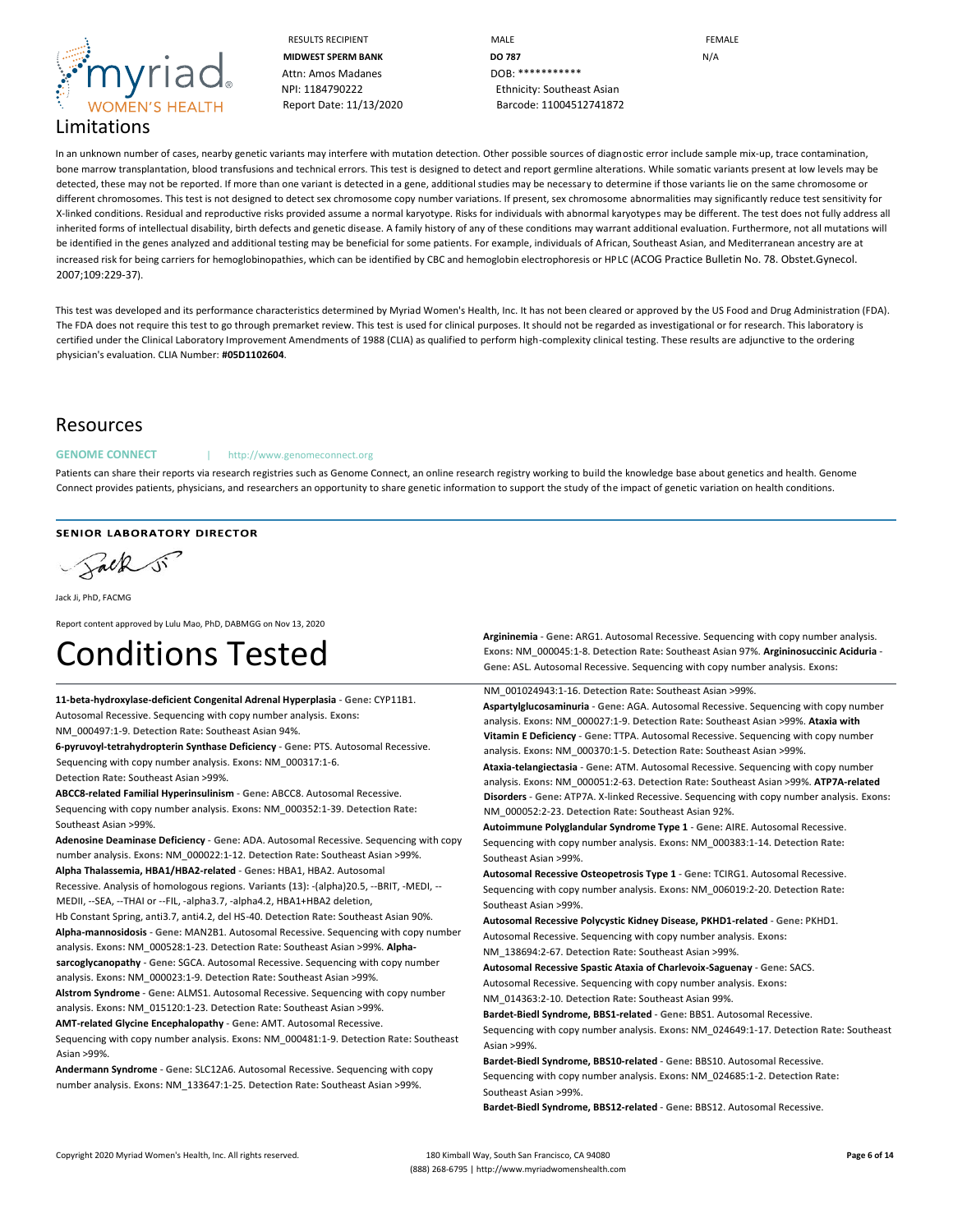

Sequencing with copy number analysis. **Exon:** NM\_152618:2. **Detection Rate:** Southeast Asian >99%.

**Bardet-Biedl Syndrome, BBS2-related** - **Gene:** BBS2. Autosomal Recessive. Sequencing with copy number analysis. **Exons:** NM\_031885:1-17. **Detection Rate:** Southeast Asian >99%.

**BCS1L-related Disorders** - **Gene:** BCS1L. Autosomal Recessive. Sequencing with copy number analysis. **Exons:** NM\_004328:3-9. **Detection Rate:** Southeast Asian >99%.

**Beta-sarcoglycanopathy** - **Gene:** SGCB. Autosomal Recessive. Sequencing with copy number analysis. **Exons:** NM\_000232:1-6. **Detection Rate:** Southeast Asian >99%.

**Biotinidase Deficiency** - **Gene:** BTD. Autosomal Recessive. Sequencing with copy number analysis. **Exons:** NM\_000060:1-4. **Detection Rate:** Southeast Asian >99%. **Bloom Syndrome** - **Gene:** BLM. Autosomal Recessive. Sequencing with copy number analysis. **Exons:**  NM\_000057:2-22. **Detection Rate:** Southeast Asian >99%. **Calpainopathy** - **Gene:** CAPN3. Autosomal Recessive. Sequencing with copy number analysis. **Exons:** NM\_000070:1-24. **Detection Rate:** Southeast Asian >99%. **Canavan Disease** - **Gene:** ASPA. Autosomal Recessive. Sequencing with copy number analysis. **Exons:** NM\_000049:1-6. **Detection Rate:**  Southeast Asian 98%.

**Carbamoylphosphate Synthetase I Deficiency** - **Gene:** CPS1. Autosomal Recessive. Sequencing with copy number analysis. **Exons:** NM\_001875:1-38. **Detection Rate:** Southeast Asian >99%.

**Carnitine Palmitoyltransferase IA Deficiency** - **Gene:** CPT1A. Autosomal Recessive. Sequencing with copy number analysis. **Exons:** NM\_001876:2-19. **Detection Rate:** Southeast Asian >99%.

**Carnitine Palmitoyltransferase II Deficiency** - **Gene:** CPT2. Autosomal Recessive. Sequencing with copy number analysis. **Exons:** NM\_000098:1-5. **Detection Rate:** Southeast Asian >99%.

**Cartilage-hair Hypoplasia** - **Gene:** RMRP. Autosomal Recessive. Sequencing with copy number analysis. **Exon:** NR\_003051:1. **Detection Rate:** Southeast Asian >99%.

**Cerebrotendinous Xanthomatosis** - **Gene:** CYP27A1. Autosomal Recessive. Sequencing with copy number analysis. **Exons:** NM\_000784:1-9. **Detection Rate:** Southeast Asian >99%.

**Citrullinemia Type 1** - **Gene:** ASS1. Autosomal Recessive. Sequencing with copy number analysis. **Exons:** NM\_000050:3-16. **Detection Rate:** Southeast Asian >99%. **CLN3-related Neuronal Ceroid Lipofuscinosis** - **Gene:** CLN3. Autosomal Recessive. Sequencing with copy number analysis. **Exons:** NM\_001042432:2-16. **Detection Rate:** Southeast Asian >99%. **CLN5-related Neuronal Ceroid Lipofuscinosis** - **Gene:** CLN5. Autosomal Recessive. Sequencing with copy number analysis. **Exons:** NM\_006493:1-4. **Detection Rate:**

**CLN6-related Neuronal Ceroid Lipofuscinosis** - **Gene:** CLN6. Autosomal Recessive. Sequencing with copy number analysis. **Exons:** NM\_017882:1-7. **Detection Rate:** Southeast Asian >99%.

**CLN8-related Neuronal Ceroid Lipofuscinosis** - **Gene:** CLN8. Autosomal Recessive. Sequencing with copy number analysis. **Exons:** NM\_018941:2-3. **Detection Rate:** Southeast Asian >99%.

**Cohen Syndrome** - **Gene:** VPS13B. Autosomal Recessive. Sequencing with copy number analysis. **Exons:** NM\_017890:2-62. **Detection Rate:** Southeast Asian 97%.

**COL4A3-related Alport Syndrome** - **Gene:** COL4A3. Autosomal Recessive. Sequencing with copy number analysis. **Exons:** NM\_000091:1-52. **Detection Rate:** Southeast Asian 97%.

**COL4A4-related Alport Syndrome** - **Gene:** COL4A4. Autosomal Recessive.

Sequencing with copy number analysis. **Exons:** NM\_000092:2-48. **Detection Rate:** Southeast Asian 98%.

**Combined Pituitary Hormone Deficiency, PROP1-related** - **Gene:** PROP1. Autosomal Recessive. Sequencing with copy number analysis. **Exons:**

NM\_006261:1-3. **Detection Rate:** Southeast Asian >99%.

Southeast Asian >99%.

**Congenital Adrenal Hyperplasia, CYP21A2-related** - **Gene:** CYP21A2. Autosomal Recessive. Analysis of homologous regions. **Variants (13):** CYP21A2 deletion, CYP21A2 duplication, CYP21A2 triplication, G111Vfs\*21, I173N, L308Ffs\*6, P31L, Q319\*, Q319\*+CYP21A2dup, R357W, V282L, [I237N;V238E;M240K], c.293-13C>G. **Detection Rate:** Southeast Asian 88%.

**Congenital Disorder of Glycosylation Type Ia** - **Gene:** PMM2. Autosomal Recessive. Sequencing with copy number analysis. **Exons:** NM\_000303:1-8. **Detection Rate:** Southeast Asian >99%.

RESULTS RECIPIENT **MALE MALE EXAMPLE MIDWEST SPERM BANK DO 787** N/A NPI: 1184790222 Ethnicity: Southeast Asian Report Date: 11/13/2020 Barcode: 11004512741872

> **Congenital Disorder of Glycosylation Type Ic** - **Gene:** ALG6. Autosomal Recessive. Sequencing with copy number analysis. **Exons:** NM\_013339:2-15. **Detection Rate:** Southeast Asian >99%.

**Congenital Disorder of Glycosylation, MPI-related** - **Gene:** MPI. Autosomal Recessive. Sequencing with copy number analysis. **Exons:** NM\_002435:1-8. **Detection Rate:** Southeast Asian >99%.

**Costeff Optic Atrophy Syndrome** - **Gene:** OPA3. Autosomal Recessive. Sequencing with copy number analysis. **Exons:** NM\_025136:1-2. **Detection Rate:** Southeast Asian >99%. **Cystic Fibrosis** - **Gene:** CFTR. Autosomal Recessive. Sequencing with copy number analysis. **Exons:** NM\_000492:1-27. IVS8-5T allele analysis is only reported in the presence of the R117H mutation. **Detection Rate:** Southeast Asian >99%. **Cystinosis** - **Gene:** CTNS. Autosomal Recessive. Sequencing with copy number analysis. **Exons:** NM\_004937:3-12. **Detection Rate:** Southeast Asian >99%.

**D-bifunctional Protein Deficiency** - **Gene:** HSD17B4. Autosomal Recessive. Sequencing with copy number analysis. **Exons:** NM\_000414:1-24. **Detection Rate:** Southeast Asian 98%.

**Delta-sarcoglycanopathy** - **Gene:** SGCD. Autosomal Recessive. Sequencing with copy number analysis. **Exons:** NM\_000337:2-9. **Detection Rate:** Southeast Asian 99%.

**Dihydrolipoamide Dehydrogenase Deficiency** - **Gene:** DLD. Autosomal Recessive. Sequencing with copy number analysis. **Exons:** NM\_000108:1-14. **Detection Rate:** Southeast Asian >99%.

**Dysferlinopathy** - **Gene:** DYSF. Autosomal Recessive. Sequencing with copy number analysis. **Exons:** NM\_003494:1-55. **Detection Rate:** Southeast Asian 98%.

**Dystrophinopathy (Including Duchenne/Becker Muscular Dystrophy)** - **Gene:** DMD. X-linked Recessive. Sequencing with copy number analysis. **Exons:** NM\_004006:1-79. **Detection Rate:** Southeast Asian >99%.

**ERCC6-related Disorders** - **Gene:** ERCC6. Autosomal Recessive. Sequencing with copy number analysis. **Exons:** NM\_000124:2-21. **Detection Rate:** Southeast Asian 99%.

**ERCC8-related Disorders** - **Gene:** ERCC8. Autosomal Recessive. Sequencing with copy number analysis. **Exons:** NM\_000082:1-12. **Detection Rate:** Southeast Asian 95%. **EVC-related Ellis-van Creveld Syndrome** - **Gene:** EVC. Autosomal Recessive.

Sequencing with copy number analysis. **Exons:** NM\_153717:1-21. **Detection Rate:** Southeast Asian 96%.

**EVC2-related Ellis-van Creveld Syndrome** - **Gene:** EVC2. Autosomal Recessive. Sequencing with copy number analysis. **Exons:** NM\_147127:1-22. **Detection Rate:** Southeast Asian >99%.

**Fabry Disease** - **Gene:** GLA. X-linked Recessive. Sequencing with copy number analysis. **Exons:** NM\_000169:1-7. **Detection Rate:** Southeast Asian 98%. **Familial Dysautonomia** - **Gene:** IKBKAP. Autosomal Recessive. Sequencing with copy number analysis. **Exons:**  NM\_003640:2-37. **Detection Rate:** Southeast Asian >99%.

**Familial Mediterranean Fever** - **Gene:** MEFV. Autosomal Recessive. Sequencing with copy number analysis. **Exons:** NM\_000243:1-10. **Detection Rate:** Southeast Asian >99%. **Fanconi Anemia Complementation Group A** - **Gene:** FANCA. Autosomal Recessive. Sequencing with copy number analysis. **Exons:** NM\_000135:1-43. **Detection Rate:**  Southeast Asian 92%.

**Fanconi Anemia, FANCC-related** - **Gene:** FANCC. Autosomal Recessive. Sequencing with copy number analysis. **Exons:** NM\_000136:2-15. **Detection Rate:** Southeast Asian >99%.

**FKRP-related Disorders** - **Gene:** FKRP. Autosomal Recessive. Sequencing with copy number analysis. **Exon:** NM\_024301:4. **Detection Rate:** Southeast Asian >99%. **FKTN-related Disorders** - **Gene:** FKTN. Autosomal Recessive. Sequencing with copy number analysis. **Exons:** NM\_001079802:3-11. **Detection Rate:** Southeast Asian >99%.

**Free Sialic Acid Storage Disorders** - **Gene:** SLC17A5. Autosomal Recessive. Sequencing with copy number analysis. **Exons:** NM\_012434:1-11. **Detection Rate:**

Southeast Asian 98%. **Galactokinase Deficiency** - **Gene:** GALK1. Autosomal Recessive. Sequencing with copy number analysis. **Exons:** NM\_000154:1-8. **Detection Rate:** Southeast Asian >99%. **Galactosemia** - **Gene:** GALT. Autosomal Recessive. Sequencing with copy number analysis. **Exons:** NM\_000155:1-11. **Detection Rate:** Southeast Asian >99%. **Gamma-**

**sarcoglycanopathy** - **Gene:** SGCG. Autosomal Recessive. Sequencing with copy number analysis. **Exons:** NM\_000231:2-8. **Detection Rate:** Southeast Asian 88%.

**Gaucher Disease** - **Gene:** GBA. Autosomal Recessive. Analysis of homologous regions. **Variants (10):** D409V, D448H, IVS2+1G>A, L444P, N370S, R463C, R463H, R496H, V394L, p.L29Afs\*18. **Detection Rate:** Southeast Asian 60%.

Copyright 2020 Myriad Women's Health, Inc. All rights reserved. 180 Kimball Way, South San Francisco, CA 94080 **Page 7 of 14** (888) 268-6795 | http://www.myriadwomenshealth.com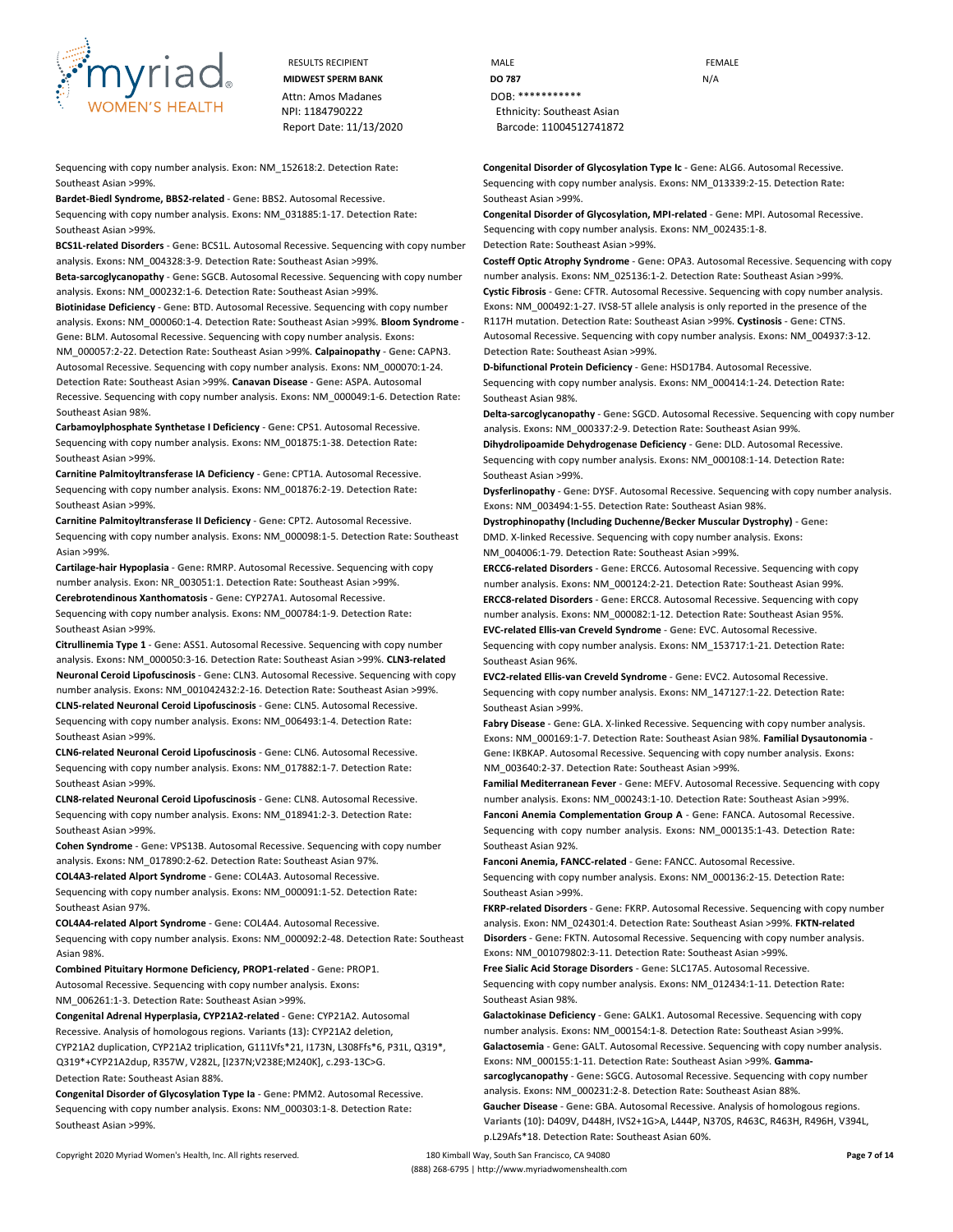

Attn: Amos Madanes **DOB:** \*\*\*\*\*\*\*\*\*\*\*\* Report Date: 11/13/2020 Barcode: 11004512741872

**GJB2-related DFNB1 Nonsyndromic Hearing Loss and Deafness** - **Gene:** GJB2. Autosomal Recessive. Sequencing with copy number analysis. **Exons:**

NM\_004004:1-2. **Detection Rate:** Southeast Asian >99%.

**GLB1-related Disorders** - **Gene:** GLB1. Autosomal Recessive. Sequencing with copy number analysis. **Exons:** NM\_000404:1-16. **Detection Rate:** Southeast Asian >99%.

**GLDC-related Glycine Encephalopathy** - **Gene:** GLDC. Autosomal Recessive.

Sequencing with copy number analysis. **Exons:** NM\_000170:1-25. **Detection Rate:** Southeast Asian 94%.

**Glutaric Acidemia, GCDH-related** - **Gene:** GCDH. Autosomal Recessive.

Sequencing with copy number analysis. **Exons:** NM\_000159:2-12. **Detection Rate:** Southeast Asian >99%.

**Glycogen Storage Disease Type Ia** - **Gene:** G6PC. Autosomal Recessive. Sequencing with copy number analysis. **Exons:** NM\_000151:1-5. **Detection Rate:** Southeast Asian >99%.

**Glycogen Storage Disease Type Ib** - **Gene:** SLC37A4. Autosomal Recessive. Sequencing with copy number analysis. **Exons:** NM\_001164277:3-11. **Detection Rate:** Southeast Asian >99%. **Glycogen Storage Disease Type III** - **Gene:** AGL. Autosomal Recessive. Sequencing with copy number analysis. **Exons:** NM\_000642:2-34. **Detection Rate:** Southeast Asian >99%. **GNE Myopathy** - **Gene:** GNE. Autosomal Recessive. Sequencing with copy number analysis. **Exons:** NM\_001128227:1-12. **Detection Rate:** Southeast Asian >99%. **GNPTAB-related Disorders** - **Gene:** GNPTAB. Autosomal Recessive. Sequencing with copy number analysis. **Exons:** NM\_024312:1-21. **Detection Rate:** Southeast Asian >99%.

**HADHA-related Disorders** - **Gene:** HADHA. Autosomal Recessive. Sequencing with copy number analysis. **Exons:** NM\_000182:1-20. **Detection Rate:** Southeast Asian >99%. **Hb Beta Chain-related Hemoglobinopathy (Including Beta Thalassemia and Sickle Cell Disease)** - **Gene:** HBB. Autosomal Recessive. Sequencing with copy number analysis. **Exons:**  NM\_000518:1-3. **Detection Rate:** Southeast Asian >99%. **Hereditary Fructose Intolerance** - **Gene:** ALDOB. Autosomal Recessive. Sequencing with copy number analysis. **Exons:**  NM\_000035:2-9. **Detection Rate:** Southeast Asian >99%.

**Herlitz Junctional Epidermolysis Bullosa, LAMB3-related** - **Gene:** LAMB3. Autosomal Recessive. Sequencing with copy number analysis. **Exons:**

NM\_000228:2-23. **Detection Rate:** Southeast Asian >99%.

**Hexosaminidase A Deficiency (Including Tay-Sachs Disease)** - **Gene:** HEXA. Autosomal Recessive. Sequencing with copy number analysis. **Exons:** NM\_000520:1-14. **Detection Rate:** Southeast Asian >99%.

**HMG-CoA Lyase Deficiency** - **Gene:** HMGCL. Autosomal Recessive. Sequencing with copy number analysis. **Exons:** NM\_000191:1-9. **Detection Rate:** Southeast Asian 98%. **Holocarboxylase Synthetase Deficiency** - **Gene:** HLCS. Autosomal Recessive. Sequencing with copy number analysis. **Exons:** NM\_000411:4-12. **Detection Rate:** Southeast Asian >99%.

**Homocystinuria, CBS-related** - **Gene:** CBS. Autosomal Recessive. Sequencing with copy number analysis. **Exons:** NM\_000071:3-17. **Detection Rate:** Southeast Asian >99%. **Hydrolethalus Syndrome** - **Gene:** HYLS1. Autosomal Recessive. Sequencing with copy number analysis. **Exon:** NM\_145014:4. **Detection Rate:** Southeast Asian >99%. **Hypophosphatasia** - **Gene:** ALPL. Autosomal Recessive. Sequencing with copy number analysis. **Exons:** NM\_000478:2-12. **Detection Rate:** Southeast Asian >99%. **Isovaleric Acidemia** - **Gene:** IVD. Autosomal Recessive. Sequencing with copy number analysis. **Exons:**  NM\_002225:1-12. **Detection Rate:** Southeast Asian >99%. **Joubert Syndrome 2** - **Gene:** 

TMEM216. Autosomal Recessive. Sequencing with copy number analysis. **Exons:**  NM\_001173990:1-5. **Detection Rate:** Southeast Asian >99%.

**Junctional Epidermolysis Bullosa, LAMA3-related** - **Gene:** LAMA3. Autosomal Recessive. Sequencing with copy number analysis. **Exons:** NM\_000227:1-38.

**Detection Rate:** Southeast Asian >99%.

**Junctional Epidermolysis Bullosa, LAMC2-related** - **Gene:** LAMC2. Autosomal Recessive. Sequencing with copy number analysis. **Exons:** NM\_005562:1-23. **Detection Rate:** Southeast Asian >99%.

**KCNJ11-related Familial Hyperinsulinism** - **Gene:** KCNJ11. Autosomal Recessive. Sequencing with copy number analysis. **Exon:** NM\_000525:1. **Detection Rate:** Southeast Asian >99%.

**Krabbe Disease** - **Gene:** GALC. Autosomal Recessive. Sequencing with copy number analysis. **Exons:** NM\_000153:1-17. **Detection Rate:** Southeast Asian >99%.

**LAMA2-related Muscular Dystrophy** - **Gene:** LAMA2. Autosomal Recessive. Sequencing with copy number analysis. **Exons:** NM\_000426:1-65. **Detection Rate:** Southeast Asian >99%.

Copyright 2020 Myriad Women's Health, Inc. All rights reserved. 180 Kimball Way, South San Francisco, CA 94080 **Page 8 of 14**

RESULTS RECIPIENT **MALE MALE EXAMPLE MIDWEST SPERM BANK DO 787 DO 787** N/A NPI: 1184790222 Ethnicity: Southeast Asian

> **Leigh Syndrome, French-Canadian Type** - **Gene:** LRPPRC. Autosomal Recessive. Sequencing with copy number analysis. **Exons:** NM\_133259:1-38. **Detection Rate:** Southeast Asian >99%.

**Lipoid Congenital Adrenal Hyperplasia** - **Gene:** STAR. Autosomal Recessive. Sequencing with copy number analysis. **Exons:** NM\_000349:1-7. **Detection Rate:** Southeast Asian >99%.

**Lysosomal Acid Lipase Deficiency** - **Gene:** LIPA. Autosomal Recessive. Sequencing with copy number analysis. **Exons:** NM\_000235:2-10. **Detection Rate:** Southeast Asian >99%.

**Maple Syrup Urine Disease Type Ia** - **Gene:** BCKDHA. Autosomal Recessive. Sequencing with copy number analysis. **Exons:** NM\_000709:1-9. **Detection Rate:** Southeast Asian >99%.

**Maple Syrup Urine Disease Type Ib** - **Gene:** BCKDHB. Autosomal Recessive. Sequencing with copy number analysis. **Exons:** NM\_183050:1-10. **Detection Rate:** Southeast Asian >99%.

**Maple Syrup Urine Disease Type II** - **Gene:** DBT. Autosomal Recessive. Sequencing with copy number analysis. **Exons:** NM\_001918:1-11. **Detection Rate:** Southeast Asian 96%. **Medium Chain Acyl-CoA Dehydrogenase Deficiency** - **Gene:** ACADM. Autosomal Recessive. Sequencing with copy number analysis. **Exons:** NM\_000016:1-12. **Detection Rate:** Southeast Asian >99%.

**Megalencephalic Leukoencephalopathy with Subcortical Cysts** - **Gene:** MLC1. Autosomal Recessive. Sequencing with copy number analysis. **Exons:** NM\_015166:2-12. **Detection Rate:** Southeast Asian >99%.

**Metachromatic Leukodystrophy** - **Gene:** ARSA. Autosomal Recessive. Sequencing with copy number analysis. **Exons:** NM\_000487:1-8. **Detection Rate:** Southeast Asian >99%. **Methylmalonic Acidemia, cblA Type** - **Gene:** MMAA. Autosomal Recessive.

Sequencing with copy number analysis. **Exons:** NM\_172250:2-7. **Detection Rate:** Southeast Asian >99%.

**Methylmalonic Acidemia, cblB Type** - **Gene:** MMAB. Autosomal Recessive. Sequencing with copy number analysis. **Exons:** NM\_052845:1-9. **Detection Rate:** Southeast Asian >99%.

**Methylmalonic Aciduria and Homocystinuria, cblC Type** - **Gene:** MMACHC. Autosomal Recessive. Sequencing with copy number analysis. **Exons:** NM\_015506:1-4. **Detection Rate:** Southeast Asian >99%.

**MKS1-related Disorders** - **Gene:** MKS1. Autosomal Recessive. Sequencing with copy number analysis. **Exons:** NM\_017777:1-18. **Detection Rate:** Southeast Asian >99%. **Mucolipidosis III Gamma** - **Gene:** GNPTG. Autosomal Recessive. Sequencing with copy number analysis. **Exons:** NM\_032520:1-11. **Detection Rate:** Southeast Asian >99%. **Mucolipidosis IV** - **Gene:** MCOLN1. Autosomal Recessive. Sequencing with copy number analysis. **Exons:** NM\_020533:1-14. **Detection Rate:** Southeast Asian >99%. **Mucopolysaccharidosis Type I** - **Gene:** IDUA. Autosomal Recessive. Sequencing with copy number analysis. **Exons:** NM\_000203:1-14. **Detection Rate:** Southeast Asian >99%. **Mucopolysaccharidosis Type II** - **Gene:** IDS. X-linked Recessive. Sequencing with copy

number analysis. **Exons:** NM\_000202:1-9. **Detection Rate:** Southeast Asian 88%. **Mucopolysaccharidosis Type IIIA** - **Gene:** SGSH. Autosomal Recessive. Sequencing with copy number analysis. **Exons:** NM\_000199:1-8. **Detection Rate:** Southeast Asian >99%.

**Mucopolysaccharidosis Type IIIB** - **Gene:** NAGLU. Autosomal Recessive. Sequencing with copy number analysis. **Exons:** NM\_000263:1-6. **Detection Rate:** Southeast Asian >99%.

**Mucopolysaccharidosis Type IIIC** - **Gene:** HGSNAT. Autosomal Recessive. Sequencing with copy number analysis. **Exons:** NM\_152419:1-18. **Detection Rate:** Southeast Asian >99%.

**MUT-related Methylmalonic Acidemia** - **Gene:** MUT. Autosomal Recessive. Sequencing with copy number analysis. **Exons:** NM\_000255:2-13. **Detection Rate:** Southeast Asian >99%.

**MYO7A-related Disorders** - **Gene:** MYO7A. Autosomal Recessive. Sequencing with copy number analysis. **Exons:** NM\_000260:2-49. **Detection Rate:** Southeast Asian >99%. **NEB-related Nemaline Myopathy** - **Gene:** NEB. Autosomal Recessive. Sequencing with copy number analysis. **Exons:** NM\_001271208:3-80,117-183. **Detection Rate:** Southeast Asian 92%.

**Nephrotic Syndrome, NPHS1-related** - **Gene:** NPHS1. Autosomal Recessive. Sequencing with copy number analysis. **Exons:** NM\_004646:1-29. **Detection Rate:** Southeast Asian >99%.

**Nephrotic Syndrome, NPHS2-related** - **Gene:** NPHS2. Autosomal Recessive.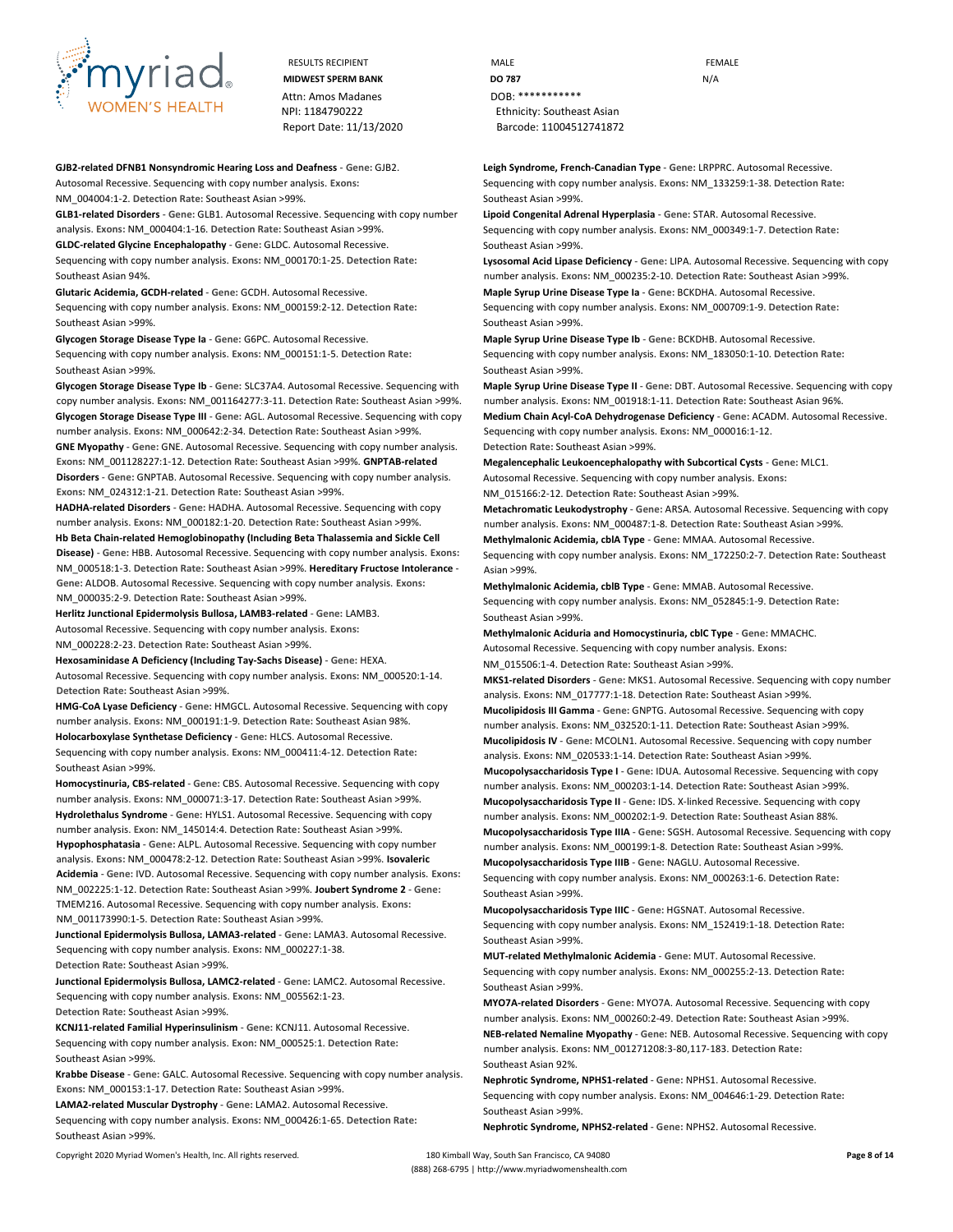

RESULTS RECIPIENT **MALE MALE EXAMPLE** Attn: Amos Madanes **DOB:** \*\*\*\*\*\*\*\*\*\*\*\*

Sequencing with copy number analysis. **Exons:** NM\_014625:1-8. **Detection Rate:** Southeast Asian >99%.

**Niemann-Pick Disease Type C1** - **Gene:** NPC1. Autosomal Recessive. Sequencing with copy number analysis. **Exons:** NM\_000271:1-25. **Detection Rate:** Southeast Asian >99%. **Niemann-Pick Disease Type C2** - **Gene:** NPC2. Autosomal Recessive. Sequencing with copy number analysis. **Exons:** NM\_006432:1-5. **Detection Rate:** Southeast Asian >99%.

**Niemann-Pick Disease, SMPD1-related** - **Gene:** SMPD1. Autosomal Recessive.

Sequencing with copy number analysis. **Exons:** NM\_000543:1-6. **Detection Rate:** Southeast Asian >99%.

**Nijmegen Breakage Syndrome** - **Gene:** NBN. Autosomal Recessive. Sequencing with copy number analysis. **Exons:** NM\_002485:1-16. **Detection Rate:** Southeast Asian >99%. **Ornithine Transcarbamylase Deficiency** - **Gene:** OTC. X-linked Recessive. Sequencing with copy number analysis. **Exons:** NM\_000531:1-10. **Detection Rate:** Southeast Asian 97%.

**PCCA-related Propionic Acidemia** - **Gene:** PCCA. Autosomal Recessive.

Sequencing with copy number analysis. **Exons:** NM\_000282:1-24. **Detection Rate:** Southeast Asian 95%.

**PCCB-related Propionic Acidemia** - **Gene:** PCCB. Autosomal Recessive. Sequencing with copy number analysis. **Exons:** NM\_000532:1-15. **Detection Rate:** Southeast Asian >99%. **PCDH15-related Disorders** - **Gene:** PCDH15. Autosomal Recessive. Sequencing with copy number analysis. **Exons:** NM\_033056:2-33. **Detection Rate:** Southeast Asian 93%. **Pendred Syndrome** - **Gene:** SLC26A4. Autosomal Recessive. Sequencing with copy number analysis. **Exons:** NM\_000441:2-21. **Detection Rate:** Southeast Asian >99%. **Peroxisome Biogenesis Disorder Type 1** - **Gene:** PEX1. Autosomal Recessive. Sequencing with copy number analysis. **Exons:** NM\_000466:1-24. **Detection Rate:** Southeast Asian >99%.

**Peroxisome Biogenesis Disorder Type 3** - **Gene:** PEX12. Autosomal Recessive. Sequencing with copy number analysis. **Exons:** NM\_000286:1-3. **Detection Rate:** Southeast Asian >99%.

**Peroxisome Biogenesis Disorder Type 4** - **Gene:** PEX6. Autosomal Recessive. Sequencing with copy number analysis. **Exons:** NM\_000287:1-17. **Detection Rate:** Southeast Asian 97%.

**Peroxisome Biogenesis Disorder Type 5** - **Gene:** PEX2. Autosomal Recessive. Sequencing with copy number analysis. **Exon:** NM\_000318:4. **Detection Rate:** Southeast Asian >99%.

**Peroxisome Biogenesis Disorder Type 6** - **Gene:** PEX10. Autosomal Recessive. Sequencing with copy number analysis. **Exons:** NM\_153818:1-6. **Detection Rate:** Southeast Asian >99%.

**Phenylalanine Hydroxylase Deficiency** - **Gene:** PAH. Autosomal Recessive. Sequencing with copy number analysis. **Exons:** NM\_000277:1-13. **Detection Rate:** Southeast Asian >99%.

**POMGNT-related Disorders** - **Gene:** POMGNT1. Autosomal Recessive. Sequencing with copy number analysis. **Exons:** NM\_017739:2-22. **Detection Rate:** Southeast Asian 96%. **Pompe Disease** - **Gene:** GAA. Autosomal Recessive. Sequencing with copy number analysis. **Exons:** NM\_000152:2-20. **Detection Rate:** Southeast Asian >99%.

**PPT1-related Neuronal Ceroid Lipofuscinosis** - **Gene:** PPT1. Autosomal Recessive. Sequencing with copy number analysis. **Exons:** NM\_000310:1-9. **Detection Rate:** Southeast Asian >99%.

**Primary Carnitine Deficiency** - **Gene:** SLC22A5. Autosomal Recessive. Sequencing with copy number analysis. **Exons:** NM\_003060:1-10. **Detection Rate:** Southeast Asian >99%. **Primary Hyperoxaluria Type 1** - **Gene:** AGXT. Autosomal Recessive. Sequencing with copy number analysis. **Exons:** NM\_000030:1-11. **Detection Rate:** Southeast Asian >99%.

**Primary Hyperoxaluria Type 2** - **Gene:** GRHPR. Autosomal Recessive. Sequencing with copy number analysis. **Exons:** NM\_012203:1-9. **Detection Rate:** Southeast Asian >99%.

**Primary Hyperoxaluria Type 3** - **Gene:** HOGA1. Autosomal Recessive. Sequencing with copy number analysis. **Exons:** NM\_138413:1-7. **Detection Rate:** Southeast Asian >99%. **Pycnodysostosis** - **Gene:** CTSK. Autosomal Recessive. Sequencing with copy number analysis. **Exons:** NM\_000396:2-8. **Detection Rate:** Southeast Asian >99%. **Pyruvate Carboxylase** 

**Deficiency** - **Gene:** PC. Autosomal Recessive. Sequencing with copy number analysis. **Exons:**  NM\_000920:3-22. **Detection Rate:** Southeast Asian >99%.

**MIDWEST SPERM BANK DO 787** N/A NPI: 1184790222 Ethnicity: Southeast Asian Report Date: 11/13/2020 Barcode: 11004512741872

> **Rhizomelic Chondrodysplasia Punctata Type 1** - **Gene:** PEX7. Autosomal Recessive. Sequencing with copy number analysis. **Exons:** NM\_000288:1-10. **Detection Rate:** Southeast Asian >99%.

**RTEL1-related Disorders** - **Gene:** RTEL1. Autosomal Recessive. Sequencing with copy number analysis. **Exons:** NM\_032957:2-35. **Detection Rate:** Southeast Asian >99%. **Sandhoff Disease** - **Gene:** HEXB. Autosomal Recessive. Sequencing with copy number analysis. **Exons:** NM\_000521:1-14. **Detection Rate:** Southeast Asian 99%. **Short-chain Acyl-CoA Dehydrogenase Deficiency** - **Gene:** ACADS. Autosomal Recessive. Sequencing with copy number analysis. **Exons:** NM\_000017:1-10. **Detection Rate:** Southeast Asian >99%. **Sjogren-Larsson Syndrome** - **Gene:** ALDH3A2. Autosomal Recessive. Sequencing with copy number analysis. **Exons:** NM\_000382:1-10. **Detection Rate:** Southeast Asian 96%. **SLC26A2-related Disorders** - **Gene:** SLC26A2. Autosomal Recessive. Sequencing with copy number analysis. **Exons:** NM\_000112:2-3. **Detection Rate:** Southeast Asian >99%. **Smith-Lemli-Opitz Syndrome** - **Gene:** DHCR7. Autosomal Recessive. Sequencing with copy

number analysis. **Exons:** NM\_001360:3-9. **Detection Rate:** Southeast Asian >99%. **Spastic Paraplegia Type 15** - **Gene:** ZFYVE26. Autosomal Recessive. Sequencing with copy

number analysis. **Exons:** NM\_015346:2-42. **Detection Rate:** Southeast Asian >99%. **Spinal Muscular Atrophy** - **Gene:** SMN1. Autosomal Recessive. Spinal muscular atrophy. **Variant (1):** SMN1 copy number. **Detection Rate:** Southeast Asian 93%. **Spondylothoracic Dysostosis** - **Gene:** MESP2. Autosomal Recessive. Sequencing with copy number analysis. **Exons:** NM\_001039958:1-2. **Detection Rate:** Southeast Asian >99%.

**TGM1-related Autosomal Recessive Congenital Ichthyosis** - **Gene:** TGM1. Autosomal Recessive. Sequencing with copy number analysis. **Exons:**

NM\_000359:2-15. **Detection Rate:** Southeast Asian >99%.

**TPP1-related Neuronal Ceroid Lipofuscinosis** - **Gene:** TPP1. Autosomal Recessive. Sequencing with copy number analysis. **Exons:** NM\_000391:1-13. **Detection Rate:** Southeast Asian >99%.

**Tyrosine Hydroxylase Deficiency** - **Gene:** TH. Autosomal Recessive. Sequencing with copy number analysis. **Exons:** NM\_199292:1-14. **Detection Rate:** Southeast Asian >99%. **Tyrosinemia Type I** - **Gene:** FAH. Autosomal Recessive. Sequencing with copy number analysis. **Exons:** NM\_000137:1-14. **Detection Rate:** Southeast Asian >99%. **Tyrosinemia Type II** - **Gene:** TAT. Autosomal Recessive. Sequencing with copy number analysis. **Exons:**  NM\_000353:2-12. **Detection Rate:** Southeast Asian >99%. **USH1C-related Disorders** - **Gene:** 

USH1C. Autosomal Recessive. Sequencing with copy number analysis. **Exons:** NM\_005709:1- 21. **Detection Rate:** Southeast Asian >99%.

**USH2A-related Disorders** - **Gene:** USH2A. Autosomal Recessive. Sequencing with copy number analysis. **Exons:** NM\_206933:2-72. **Detection Rate:** Southeast Asian 94%. **Usher Syndrome Type 3** - **Gene:** CLRN1. Autosomal Recessive. Sequencing with copy number analysis. **Exons:** NM\_174878:1-3. **Detection Rate:** Southeast Asian >99%.

**Very-long-chain Acyl-CoA Dehydrogenase Deficiency** - **Gene:** ACADVL. Autosomal Recessive. Sequencing with copy number analysis. **Exons:** NM\_000018:1-20.

**Detection Rate:** Southeast Asian >99%.

**Wilson Disease** - **Gene:** ATP7B. Autosomal Recessive. Sequencing with copy number analysis. **Exons:** NM\_000053:1-21. **Detection Rate:** Southeast Asian >99%. **X-linked** 

**Adrenoleukodystrophy** - **Gene:** ABCD1. X-linked Recessive. Sequencing with copy number analysis. **Exons:** NM\_000033:1-6. **Detection Rate:** Southeast Asian 77%.

**X-linked Alport Syndrome** - **Gene:** COL4A5. X-linked Recessive. Sequencing with copy number analysis. **Exons:** NM\_000495:1-51. **Detection Rate:** Southeast Asian 95%. **X-linked Congenital Adrenal Hypoplasia** - **Gene:** NR0B1. X-linked Recessive.

Sequencing with copy number analysis. **Exons:** NM\_000475:1-2. **Detection Rate:** Southeast Asian 99%.

**X-linked Juvenile Retinoschisis** - **Gene:** RS1. X-linked Recessive. Sequencing with copy number analysis. **Exons:** NM\_000330:1-6. **Detection Rate:** Southeast Asian 98%. **X-linked Myotubular Myopathy** - **Gene:** MTM1. X-linked Recessive. Sequencing with copy number analysis. **Exons:** NM\_000252:2-15. **Detection Rate:** Southeast Asian 98%. **X-linked Severe Combined Immunodeficiency** - **Gene:** IL2RG. X-linked Recessive. Sequencing with copy number analysis. **Exons:** NM\_000206:1-8. **Detection Rate:** Southeast Asian >99%.

number analysis. **Exons:** NM\_000380:1-6. **Detection Rate:** Southeast with copy number analysis. **Exons:** NM\_004628:1-16. **Detection Rate:** Southeast Asian >99%. Asian 97%.

**Xeroderma Pigmentosum Group A** - **Gene:** XPA. Autosomal Recessive. Sequencing **Xeroderma Pigmentosum Group C** - **Gene:** XPC. Autosomal Recessive. Sequencing with copy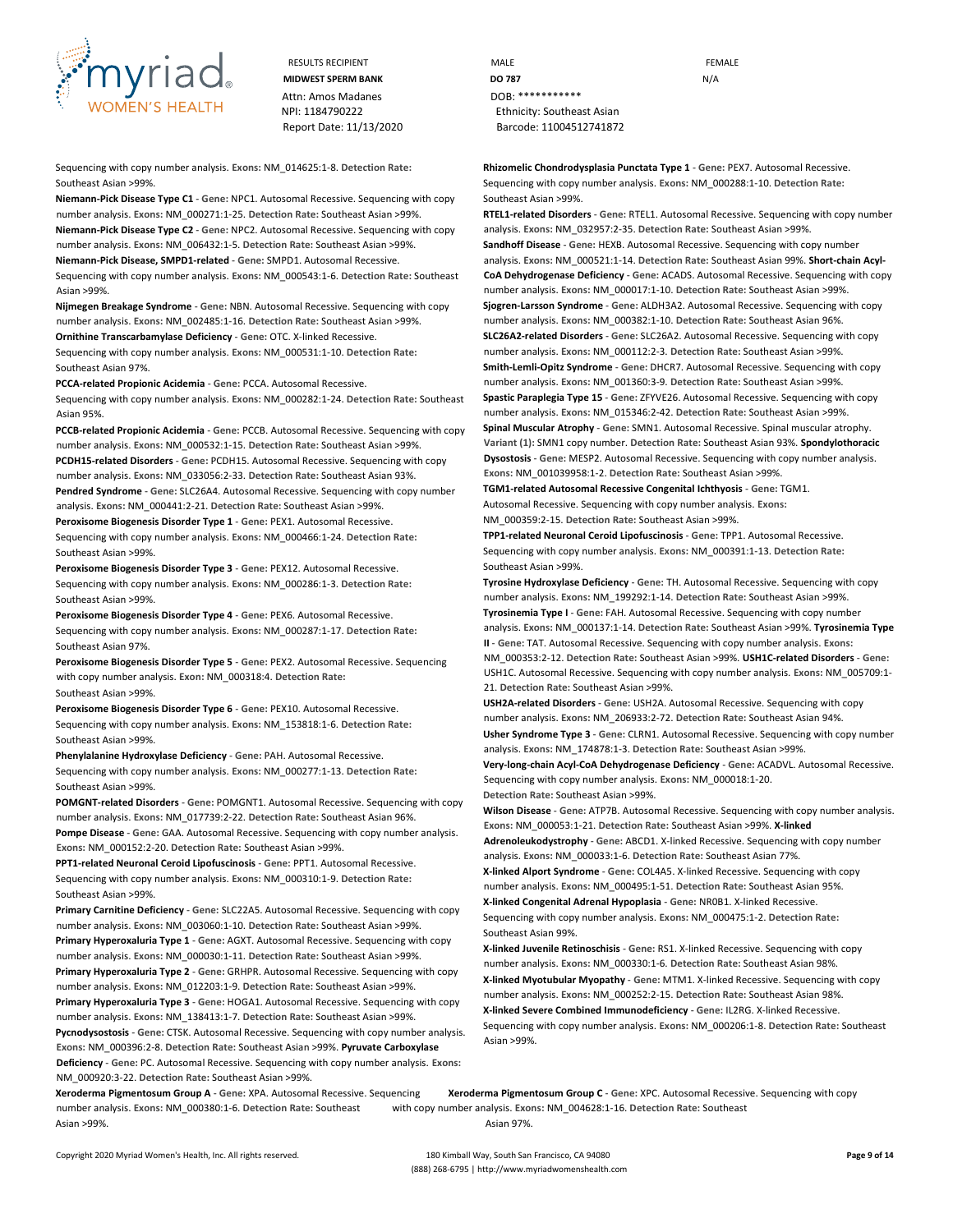

Attn: Amos Madanes<br>
NPI: 1184790222<br>
Ethnicity: Southea

RESULTS RECIPIENT **MALE MALE MIDWEST SPERM BANK DO 787 DO 787 N**/A Ethnicity: Southeast Asian Report Date: 11/13/2020 Barcode: 11004512741872

## Risk Calculations

| 11-beta-hydroxylase-deficient Congenital Adrenal Hyperplasia | 1 in 3,300                                          | $< 1$ in 1,000,000                       |
|--------------------------------------------------------------|-----------------------------------------------------|------------------------------------------|
| 6-pyruvoyl-tetrahydropterin Synthase Deficiency              | $< 1$ in 50,000                                     | $< 1$ in 1,000,000                       |
| <b>ABCC8-related Familial Hyperinsulinism</b>                | 1 in 17,000                                         | $<$ 1 in 1,000,000                       |
| <b>Adenosine Deaminase Deficiency</b>                        | 1 in 39,000                                         | $< 1$ in 1,000,000                       |
| Alpha Thalassemia, HBA1/HBA2-related                         | Alpha globin status: aa/aa.                         | Not calculated                           |
| Alpha-mannosidosis                                           | 1 in 35,000                                         | $< 1$ in 1,000,000                       |
| Alpha-sarcoglycanopathy                                      | 1 in 34,000                                         | $< 1$ in 1,000,000                       |
| <b>Alstrom Syndrome</b>                                      | $< 1$ in 50,000                                     | $< 1$ in 1,000,000                       |
| <b>AMT-related Glycine Encephalopathy</b>                    | 1 in 22,000                                         | $< 1$ in 1,000,000                       |
| Andermann Syndrome                                           | $< 1$ in 50,000                                     | $< 1$ in 1,000,000                       |
| Argininemia                                                  | $< 1$ in 17,000                                     | $< 1$ in 1,000,000                       |
| Argininosuccinic Aciduria                                    | 1 in 13,000                                         | $< 1$ in 1,000,000                       |
| Aspartylglucosaminuria                                       | $< 1$ in 50,000                                     | $< 1$ in 1,000,000                       |
| <b>Ataxia with Vitamin E Deficiency</b>                      | $< 1$ in 50,000                                     | $< 1$ in 1,000,000                       |
| Ataxia-telangiectasia                                        | 1 in 12,000                                         | $< 1$ in 1,000,000                       |
| <b>ATP7A-related Disorders</b>                               | $<$ 1 in 1,000,000                                  | 1 in 600,000                             |
| Autoimmune Polyglandular Syndrome Type 1                     | 1 in 18,000                                         | $<$ 1 in 1,000,000                       |
| Autosomal Recessive Osteopetrosis Type 1                     | 1 in 35,000                                         | $< 1$ in 1,000,000                       |
| Autosomal Recessive Polycystic Kidney Disease, PKHD1-related | 1 in 8,100                                          | $< 1$ in 1,000,000                       |
| Autosomal Recessive Spastic Ataxia of Charlevoix-Saguenay    | $< 1$ in 44,000                                     | $< 1$ in 1,000,000                       |
| Bardet-Biedl Syndrome, BBS1-related                          | 1 in 39,000                                         | $< 1$ in 1,000,000                       |
| Bardet-Biedl Syndrome, BBS10-related                         | 1 in 42,000                                         | $< 1$ in 1,000,000                       |
| Bardet-Biedl Syndrome, BBS12-related                         | $< 1$ in 50,000                                     | $< 1$ in 1,000,000                       |
| Bardet-Biedl Syndrome, BBS2-related                          | $< 1$ in 50,000                                     | $< 1$ in 1,000,000                       |
| <b>BCS1L-related Disorders</b>                               | $< 1$ in 50,000                                     | $< 1$ in 1,000,000                       |
| Beta-sarcoglycanopathy                                       | 1 in 39,000                                         | $< 1$ in 1,000,000                       |
| <b>Biotinidase Deficiency</b>                                | 1 in 18,000                                         | $< 1$ in 1,000,000                       |
| <b>Bloom Syndrome</b>                                        | $< 1$ in 50,000                                     | $< 1$ in 1,000,000                       |
| Calpainopathy                                                | 1 in 13,000                                         | $< 1$ in 1,000,000                       |
| <b>Canavan Disease</b>                                       | 1 in 9,700                                          | $<$ 1 in 1,000,000                       |
| Carbamoylphosphate Synthetase I Deficiency                   | $< 1$ in 57,000                                     | $< 1$ in 1,000,000                       |
| Carnitine Palmitoyltransferase IA Deficiency                 | $< 1$ in 50,000                                     | $< 1$ in 1,000,000                       |
| Carnitine Palmitoyltransferase II Deficiency                 | 1 in 18,000                                         | $< 1$ in 1,000,000                       |
| Cartilage-hair Hypoplasia<br>Cerebrotendinous Xanthomatosis  | $< 1$ in 50,000<br>1 in 11,000                      | $< 1$ in 1,000,000<br>$< 1$ in 1,000,000 |
| Citrullinemia Type 1                                         | 1 in 12,000                                         | $< 1$ in 1,000,000                       |
| <b>CLN3-related Neuronal Ceroid Lipofuscinosis</b>           | 1 in 13,000                                         | $< 1$ in 1,000,000                       |
| <b>CLN5-related Neuronal Ceroid Lipofuscinosis</b>           | $< 1$ in 50,000                                     | $< 1$ in 1,000,000                       |
| <b>CLN6-related Neuronal Ceroid Lipofuscinosis</b>           | $< 1$ in 50,000                                     | $< 1$ in 1,000,000                       |
| <b>CLN8-related Neuronal Ceroid Lipofuscinosis</b>           | $< 1$ in 50,000                                     | $< 1$ in 1,000,000                       |
| <b>Cohen Syndrome</b>                                        | $< 1$ in 15,000                                     | $< 1$ in 1,000,000                       |
| <b>COL4A3-related Alport Syndrome</b>                        | 1 in 11,000                                         | $< 1$ in 1,000,000                       |
| <b>COL4A4-related Alport Syndrome</b>                        | 1 in 21,000                                         | $< 1$ in 1,000,000                       |
| Combined Pituitary Hormone Deficiency, PROP1-related         | 1 in 6,100                                          | $< 1$ in 1,000,000                       |
| Congenital Adrenal Hyperplasia, CYP21A2-related              | NM_000500.7(CYP21A2):c.844G>T(V282L) heterozygote + | 1 in 200                                 |
| Congenital Disorder of Glycosylation Type Ia                 | 1 in 16,000                                         | $< 1$ in 1,000,000                       |
|                                                              |                                                     |                                          |

Copyright 2020 Myriad Women's Health, Inc. All rights reserved. 180 Kimball Way, South San Francisco, CA 94080 **Page 10 of 14** (888) 268-6795 | http://www.myriadwomenshealth.com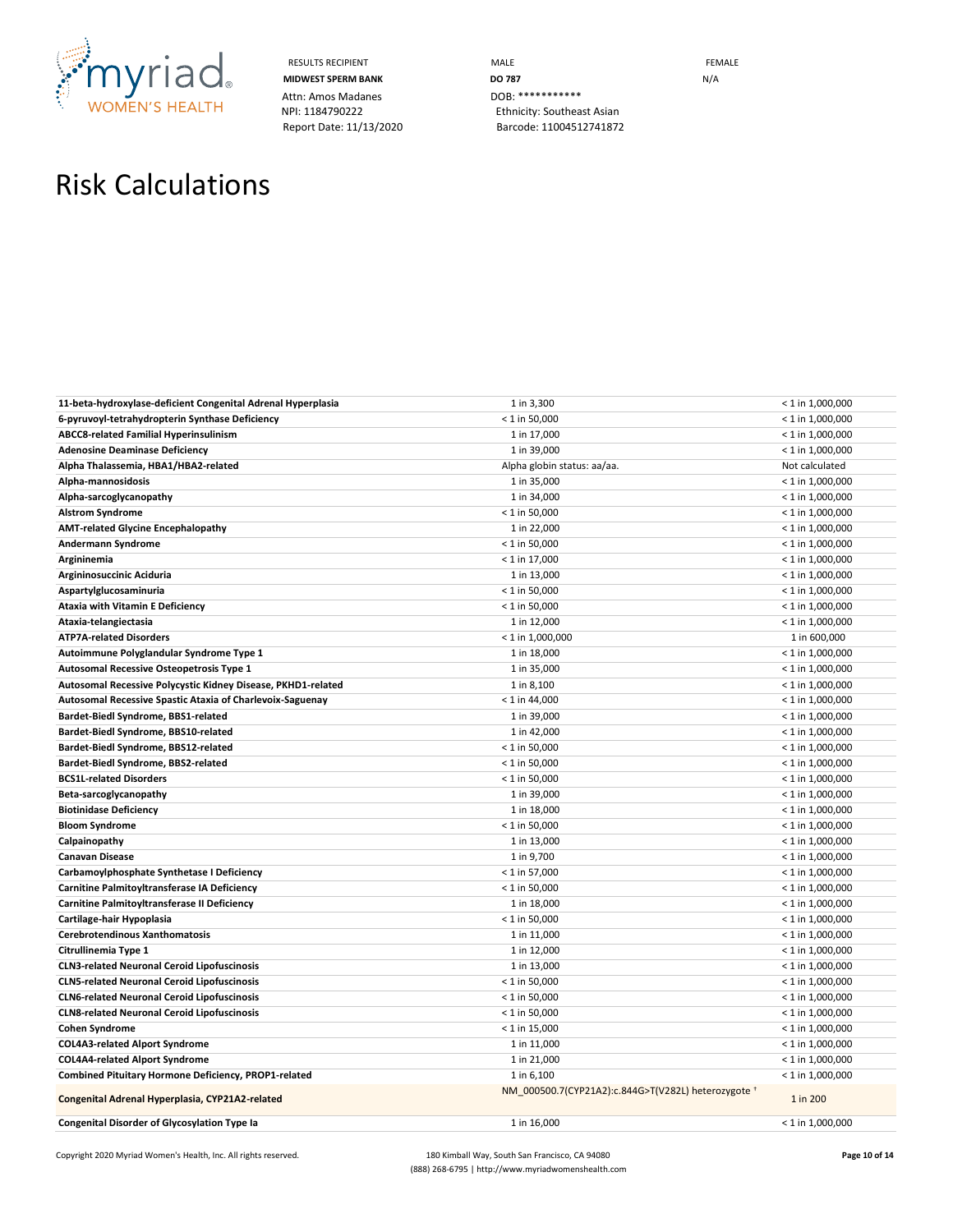

Attn: Amos Madanes<br>NPI: 1184790222

RESULTS RECIPIENT **MALE MALE EXAMPLE MIDWEST SPERM BANK DO 787** N/A Ethnicity: Southeast Asian Report Date: 11/13/2020 Barcode: 11004512741872

**Congenital Disorder of Glycosylation Type Ic** < 1 in 50,000 < 1 in 1,000,000 **Congenital Disorder of Glycosylation, MPI-related** < 1 in 50,000 < 1 in 1,000,000

Below are the risk calculations for all conditions tested. Since negative results do not completely rule out the possibility of being a carrier, the **residual risk** represents the patient's post-test likelihood of being a carrier and the **reproductive risk** represents the likelihood the patient's future children could inherit each disease. These risks are inherent to all carrier screening tests, may vary by ethnicity, are predicated on a negative family history and are present even after a negative test result. Inaccurate reporting of ethnicity may cause errors in risk calculation. The reproductive risk presented is based on a hypothetical pairing with a partner of the same ethnic group.

†Indicates a positive result. See the full clinical report for interpretation and details.

**DO 787**

**Disease Residual Risk Reproductive Risk**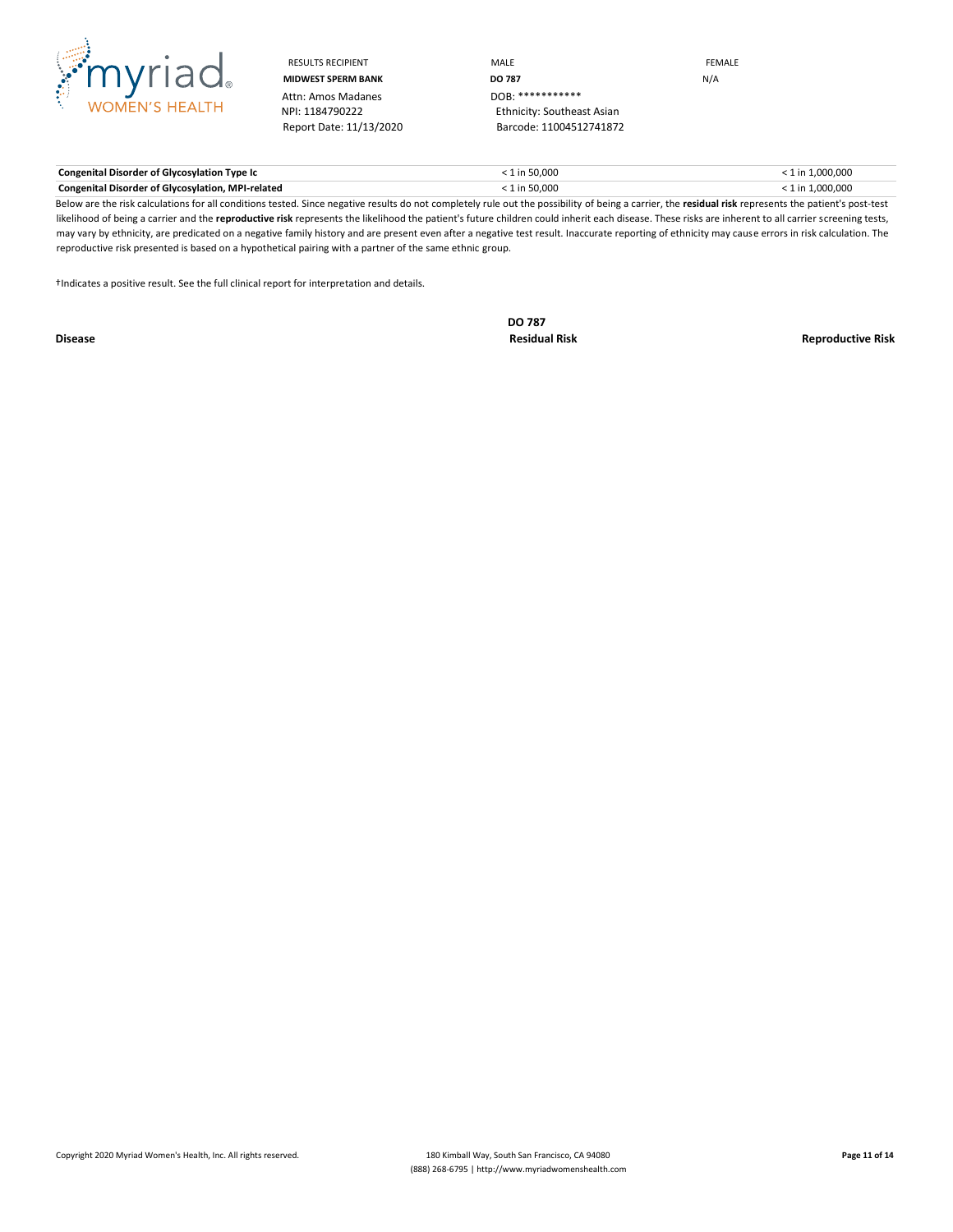

RESULTS RECIPIENT **MALE MALE EXAMPLE MIDWEST SPERM BANK DO 787 DO 787 N**/A Ethnicity: Southeast Asian Report Date: 11/13/2020 Barcode: 11004512741872

**DO 787**

| <b>Disease</b>                                                                              | <b>Residual Risk</b>         | <b>Reproductive Risk</b>                 |
|---------------------------------------------------------------------------------------------|------------------------------|------------------------------------------|
| <b>Costeff Optic Atrophy Syndrome</b>                                                       | $< 1$ in 50.000              | $< 1$ in 1,000,000                       |
| <b>Cystic Fibrosis</b>                                                                      | 1 in 9,000                   | $< 1$ in 1,000,000                       |
| Cystinosis                                                                                  | 1 in 22,000                  | $<$ 1 in 1,000,000                       |
| D-bifunctional Protein Deficiency                                                           | 1 in 9,000                   | $<$ 1 in 1,000,000                       |
| Delta-sarcoglycanopathy                                                                     | $< 1$ in 40,000              | $<$ 1 in 1,000,000                       |
| Dihydrolipoamide Dehydrogenase Deficiency                                                   | $< 1$ in 50,000              | $<$ 1 in 1,000,000                       |
| Dysferlinopathy                                                                             | 1 in 11,000                  | $<$ 1 in 1,000,000                       |
| Dystrophinopathy (Including Duchenne/Becker Muscular Dystrophy)                             | Not calculated               | Not calculated                           |
| <b>ERCC6-related Disorders</b>                                                              | 1 in 19,000                  | $<$ 1 in 1,000,000                       |
| <b>ERCC8-related Disorders</b>                                                              | 1 in 7,300                   | $< 1$ in 1,000,000                       |
| EVC-related Ellis-van Creveld Syndrome                                                      | 1 in 7,500                   | $<$ 1 in 1,000,000                       |
| <b>EVC2-related Ellis-van Creveld Syndrome</b>                                              | $< 1$ in 50,000              | $<$ 1 in 1,000,000                       |
| <b>Fabry Disease</b>                                                                        | $<$ 1 in 1,000,000           | 1 in 80,000                              |
| <b>Familial Dysautonomia</b>                                                                | $< 1$ in 50,000              | $<$ 1 in 1,000,000                       |
| Familial Mediterranean Fever                                                                | $< 1$ in 50,000              | $<$ 1 in 1,000,000                       |
| <b>Fanconi Anemia Complementation Group A</b>                                               | 1 in 3,100                   | $<$ 1 in 1,000,000                       |
| Fanconi Anemia, FANCC-related                                                               | $< 1$ in 50,000              | $<$ 1 in 1,000,000                       |
| <b>FKRP-related Disorders</b>                                                               | $<$ 1 in 50,000              | $<$ 1 in 1,000,000                       |
| <b>FKTN-related Disorders</b>                                                               | $< 1$ in 50,000              | $<$ 1 in 1,000,000                       |
| <b>Free Sialic Acid Storage Disorders</b>                                                   | $< 1$ in 30,000              | $<$ 1 in 1,000,000                       |
| <b>Galactokinase Deficiency</b>                                                             | 1 in 35,000                  | $<$ 1 in 1,000,000                       |
| Galactosemia                                                                                | 1 in 11,000                  | $<$ 1 in 1,000,000                       |
| Gamma-sarcoglycanopathy                                                                     | 1 in 3,000                   | $<$ 1 in 1,000,000                       |
| <b>Gaucher Disease</b>                                                                      | 1 in 310                     | 1 in 150,000                             |
| GJB2-related DFNB1 Nonsyndromic Hearing Loss and Deafness                                   | 1 in 3,300                   | 1 in 450,000                             |
| <b>GLB1-related Disorders</b>                                                               | 1 in 19,000                  | $<$ 1 in 1,000,000                       |
| <b>GLDC-related Glycine Encephalopathy</b>                                                  | 1 in 2,800                   | $<$ 1 in 1,000,000                       |
| Glutaric Acidemia, GCDH-related                                                             | 1 in 16,000                  | $<$ 1 in 1,000,000                       |
| Glycogen Storage Disease Type Ia                                                            | 1 in 18,000                  | $<$ 1 in 1,000,000                       |
| Glycogen Storage Disease Type Ib                                                            | 1 in 35,000                  | $<$ 1 in 1,000,000                       |
| <b>Glycogen Storage Disease Type III</b><br><b>GNE Myopathy</b>                             | 1 in 16,000<br>< 1 in 50,000 | $<$ 1 in 1,000,000<br>$<$ 1 in 1,000,000 |
| <b>GNPTAB-related Disorders</b>                                                             | 1 in 32,000                  | $<$ 1 in 1,000,000                       |
| <b>HADHA-related Disorders</b>                                                              | 1 in 25,000                  | $< 1$ in 1,000,000                       |
| Hb Beta Chain-related Hemoglobinopathy (Including Beta Thalassemia and Sickle Cell Disease) | 1 in 2,200                   | 1 in 200,000                             |
|                                                                                             |                              |                                          |
| Hereditary Fructose Intolerance                                                             | 1 in 7,900                   | $<$ 1 in 1,000,000                       |
| Herlitz Junctional Epidermolysis Bullosa, LAMB3-related                                     | $< 1$ in 50,000              | $<$ 1 in 1,000,000                       |
| Hexosaminidase A Deficiency (Including Tay-Sachs Disease)                                   | 1 in 30,000                  | $<$ 1 in 1,000,000                       |
| <b>HMG-CoA Lyase Deficiency</b>                                                             | $< 1$ in 33,000              | $< 1$ in 1,000,000                       |
| <b>Holocarboxylase Synthetase Deficiency</b>                                                | 1 in 15,000                  | $<$ 1 in 1,000,000                       |
| Homocystinuria, CBS-related                                                                 | 1 in 27,000                  | $<$ 1 in 1,000,000                       |
| <b>Hydrolethalus Syndrome</b>                                                               | $< 1$ in 50,000              | $< 1$ in 1,000,000                       |
| Hypophosphatasia                                                                            | 1 in 22,000                  | $<$ 1 in 1,000,000                       |
| <b>Isovaleric Acidemia</b>                                                                  | 1 in 26,000                  | $< 1$ in 1,000,000                       |
| Joubert Syndrome 2                                                                          | $< 1$ in 50,000              | $< 1$ in 1,000,000                       |
| Junctional Epidermolysis Bullosa, LAMA3-related                                             | $< 1$ in 50,000              | $<$ 1 in 1,000,000                       |
| Junctional Epidermolysis Bullosa, LAMC2-related                                             | $< 1$ in 50,000              | $<$ 1 in 1,000,000                       |
| KCNJ11-related Familial Hyperinsulinism                                                     | $< 1$ in 50,000              | $<$ 1 in 1,000,000                       |
| <b>Krabbe Disease</b>                                                                       | 1 in 17,000                  | $< 1$ in 1,000,000                       |
| LAMA2-related Muscular Dystrophy                                                            | 1 in 17,000                  | $<$ 1 in 1,000,000                       |
| Leigh Syndrome, French-Canadian Type                                                        | $< 1$ in 50,000              | $<$ 1 in 1,000,000                       |
| Lipoid Congenital Adrenal Hyperplasia                                                       | $< 1$ in 50,000              | $<$ 1 in 1,000,000                       |
| <b>Lysosomal Acid Lipase Deficiency</b>                                                     | 1 in 30,000                  | $< 1$ in 1,000,000                       |
| Maple Syrup Urine Disease Type la                                                           | 1 in 19,000                  | $<$ 1 in 1,000,000                       |
| Maple Syrup Urine Disease Type Ib                                                           | 1 in 36,000                  | $<$ 1 in 1,000,000                       |
| Maple Syrup Urine Disease Type II                                                           | 1 in 7,600                   | $<$ 1 in 1,000,000                       |
| Medium Chain Acyl-CoA Dehydrogenase Deficiency                                              | 1 in 6,000                   | $<$ 1 in 1,000,000                       |
| Megalencephalic Leukoencephalopathy with Subcortical Cysts                                  | $< 1$ in 50,000              | $< 1$ in 1,000,000                       |

Copyright 2020 Myriad Women's Health, Inc. All rights reserved. 180 Kimball Way, South San Francisco, CA 94080 **Page 12 of 14** (888) 268-6795 | http://www.myriadwomenshealth.com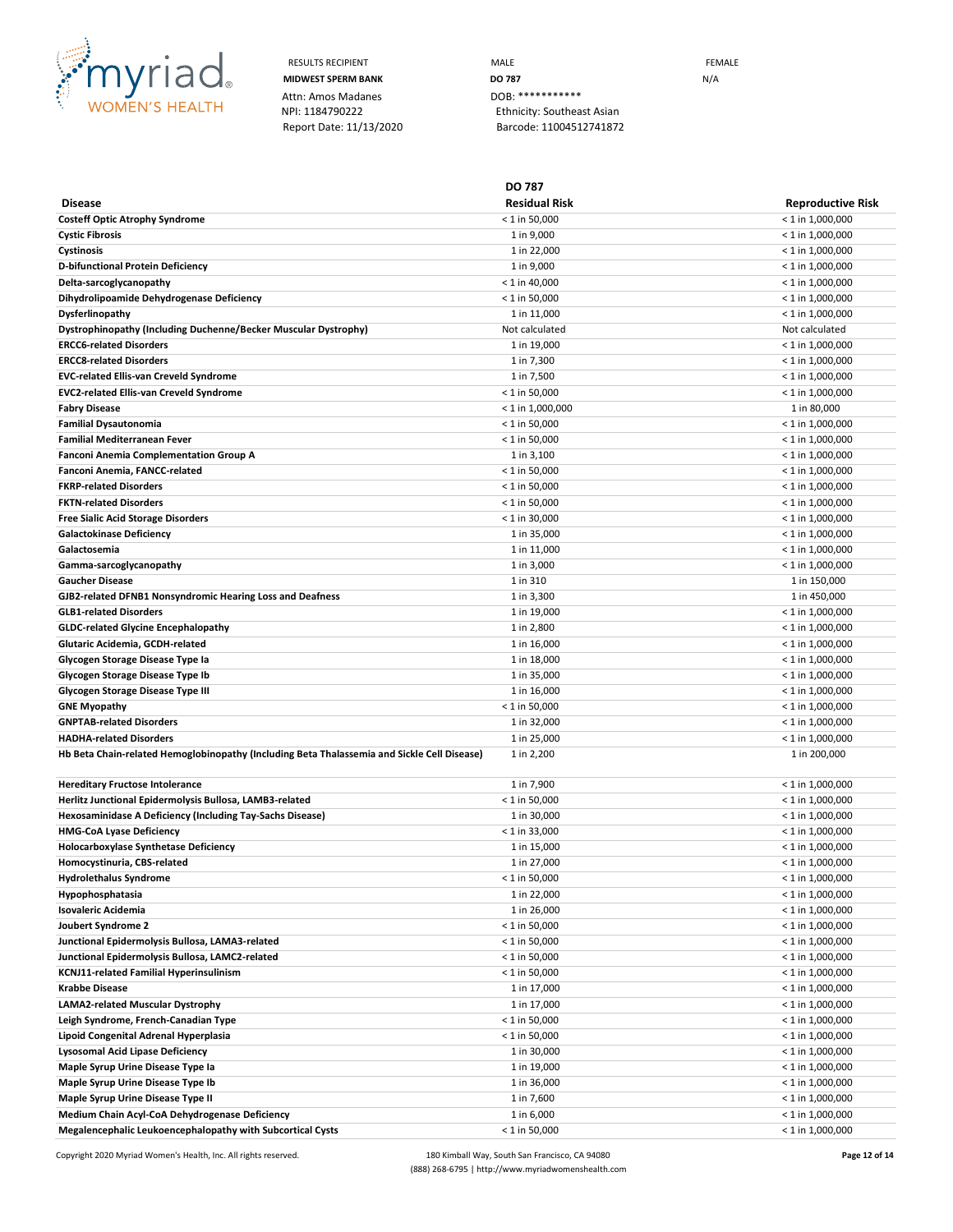

Attn: Amos Madanes<br>NPI: 1184790222

RESULTS RECIPIENT **MALE MALE EXAMPLE MIDWEST SPERM BANK DO 787** N/A Ethnicity: Southeast Asian Report Date: 11/13/2020 Barcode: 11004512741872

**Metachromatic Leukodystrophy**  $1 \text{ in } 16,000$   $\leq 1 \text{ in } 1,000,000$ **Methylmalonic Acidemia, cblA Type** < 1 in 50,000 < 1 in 1,000,000 **Methylmalonic Acidemia, cblB Type** < 1 in 50,000 < 1 in 1,000,000

|                                                        | <b>DO 787</b>                                   |                          |
|--------------------------------------------------------|-------------------------------------------------|--------------------------|
| <b>Disease</b>                                         | <b>Residual Risk</b>                            | <b>Reproductive Risk</b> |
| Methylmalonic Aciduria and Homocystinuria, cbIC Type   | 1 in 16,000                                     | $<$ 1 in 1,000,000       |
| <b>MKS1-related Disorders</b>                          | $<$ 1 in 50,000                                 | $< 1$ in 1,000,000       |
| <b>Mucolipidosis III Gamma</b>                         | $< 1$ in 50,000                                 | $<$ 1 in 1,000,000       |
| <b>Mucolipidosis IV</b>                                | $<$ 1 in 50,000                                 | $< 1$ in 1,000,000       |
| Mucopolysaccharidosis Type I                           | 1 in 16,000                                     | $<$ 1 in 1,000,000       |
| Mucopolysaccharidosis Type II                          | $<$ 1 in 1,000,000                              | 1 in 300,000             |
| Mucopolysaccharidosis Type IIIA                        | 1 in 16,000                                     | $<$ 1 in 1,000,000       |
| Mucopolysaccharidosis Type IIIB                        | 1 in 31,000                                     | $<$ 1 in 1,000,000       |
| Mucopolysaccharidosis Type IIIC                        | 1 in 43,000                                     | $<$ 1 in 1,000,000       |
| <b>MUT-related Methylmalonic Acidemia</b>              | 1 in 5,300                                      | $<$ 1 in 1,000,000       |
| <b>MYO7A-related Disorders</b>                         | 1 in 15,000                                     | $< 1$ in 1,000,000       |
| <b>NEB-related Nemaline Myopathy</b>                   | 1 in 1,200                                      | 1 in 400,000             |
| Nephrotic Syndrome, NPHS1-related                      | $< 1$ in 50,000                                 | $<$ 1 in 1,000,000       |
| Nephrotic Syndrome, NPHS2-related                      | NM_014625.2(NPHS2):c.686G>A(R229Q) heterozygote | 1 in 110,000             |
| Niemann-Pick Disease Type C1                           | 1 in 17,000                                     | $<$ 1 in 1,000,000       |
| Niemann-Pick Disease Type C2                           | $< 1$ in 50,000                                 | $<$ 1 in 1,000,000       |
| Niemann-Pick Disease, SMPD1-related                    | 1 in 25,000                                     | $<$ 1 in 1,000,000       |
| Nijmegen Breakage Syndrome                             | $< 1$ in 50,000                                 | $<$ 1 in 1,000,000       |
| <b>Ornithine Transcarbamylase Deficiency</b>           | $< 1$ in 1,000,000                              | 1 in 140,000             |
| <b>PCCA-related Propionic Acidemia</b>                 | 1 in 4,200                                      | $<$ 1 in 1,000,000       |
| <b>PCCB-related Propionic Acidemia</b>                 | 1 in 22,000                                     | $< 1$ in 1,000,000       |
| <b>PCDH15-related Disorders</b>                        | 1 in 3,300                                      | $<$ 1 in 1,000,000       |
| <b>Pendred Syndrome</b>                                | 1 in 6,400                                      | $<$ 1 in 1,000,000       |
| Peroxisome Biogenesis Disorder Type 1                  | 1 in 16,000                                     | $<$ 1 in 1,000,000       |
| Peroxisome Biogenesis Disorder Type 3                  | 1 in 44,000                                     | $<$ 1 in 1,000,000       |
| Peroxisome Biogenesis Disorder Type 4                  | 1 in 9,300                                      | $<$ 1 in 1,000,000       |
| Peroxisome Biogenesis Disorder Type 5                  | $<$ 1 in 71,000                                 | $<$ 1 in 1,000,000       |
| Peroxisome Biogenesis Disorder Type 6                  | $<$ 1 in 50,000                                 | $<$ 1 in 1,000,000       |
| Phenylalanine Hydroxylase Deficiency                   | $<$ 1 in 50,000                                 | $<$ 1 in 1,000,000       |
| <b>POMGNT-related Disorders</b>                        | $< 1$ in 12,000                                 | $<$ 1 in 1,000,000       |
| <b>Pompe Disease</b>                                   | 1 in 10,000                                     | $<$ 1 in 1,000,000       |
| <b>PPT1-related Neuronal Ceroid Lipofuscinosis</b>     | 1 in 7,700                                      | $<$ 1 in 1,000,000       |
| <b>Primary Carnitine Deficiency</b>                    | 1 in 16,000                                     | $<$ 1 in 1,000,000       |
| Primary Hyperoxaluria Type 1                           | 1 in 13,000                                     | $<$ 1 in 1,000,000       |
| Primary Hyperoxaluria Type 2                           | $< 1$ in 50,000                                 | $<$ 1 in 1,000,000       |
| Primary Hyperoxaluria Type 3                           | 1 in 20,000                                     | $<$ 1 in 1,000,000       |
| Pycnodysostosis                                        | 1 in 43,000                                     | $<$ 1 in 1,000,000       |
| <b>Pyruvate Carboxylase Deficiency</b>                 | 1 in 25,000                                     | $<$ 1 in 1,000,000       |
| Rhizomelic Chondrodysplasia Punctata Type 1            | 1 in 16,000                                     | $<$ 1 in 1,000,000       |
| <b>RTEL1-related Disorders</b>                         | $< 1$ in 50,000                                 | $<$ 1 in 1,000,000       |
| <b>Sandhoff Disease</b>                                | 1 in 30,000                                     | $<$ 1 in 1,000,000       |
| Short-chain Acyl-CoA Dehydrogenase Deficiency          | 1 in 9,700                                      | $<$ 1 in 1,000,000       |
| Sjogren-Larsson Syndrome                               | $< 1$ in 12,000                                 | $<$ 1 in 1,000,000       |
| <b>SLC26A2-related Disorders</b>                       | 1 in 16,000                                     | $<$ 1 in 1,000,000       |
| Smith-Lemli-Opitz Syndrome                             | $< 1$ in 50,000                                 | $< 1$ in 1,000,000       |
| Spastic Paraplegia Type 15                             | $< 1$ in 50,000                                 | $< 1$ in 1,000,000       |
| <b>Spinal Muscular Atrophy</b>                         | Negative for g.27134T>G SNP<br>SMN1: 2 copies   | 1 in 150,000             |
|                                                        | 1 in 700                                        |                          |
| Spondylothoracic Dysostosis                            | $< 1$ in 50,000                                 | $<$ 1 in 1,000,000       |
| TGM1-related Autosomal Recessive Congenital Ichthyosis | 1 in 22,000                                     | $< 1$ in 1,000,000       |
| TPP1-related Neuronal Ceroid Lipofuscinosis            | 1 in 30,000                                     | $<$ 1 in 1,000,000       |
| <b>Tyrosine Hydroxylase Deficiency</b>                 | $< 1$ in 50,000                                 | $<$ 1 in 1,000,000       |
| Tyrosinemia Type I                                     | 1 in 16,000                                     | $<$ 1 in 1,000,000       |
| <b>Tyrosinemia Type II</b>                             | 1 in 25,000                                     | $< 1$ in 1,000,000       |
|                                                        |                                                 |                          |

Copyright 2020 Myriad Women's Health, Inc. All rights reserved. 180 Kimball Way, South San Francisco, CA 94080 **Page 13 of 14** (888) 268-6795 | http://www.myriadwomenshealth.com